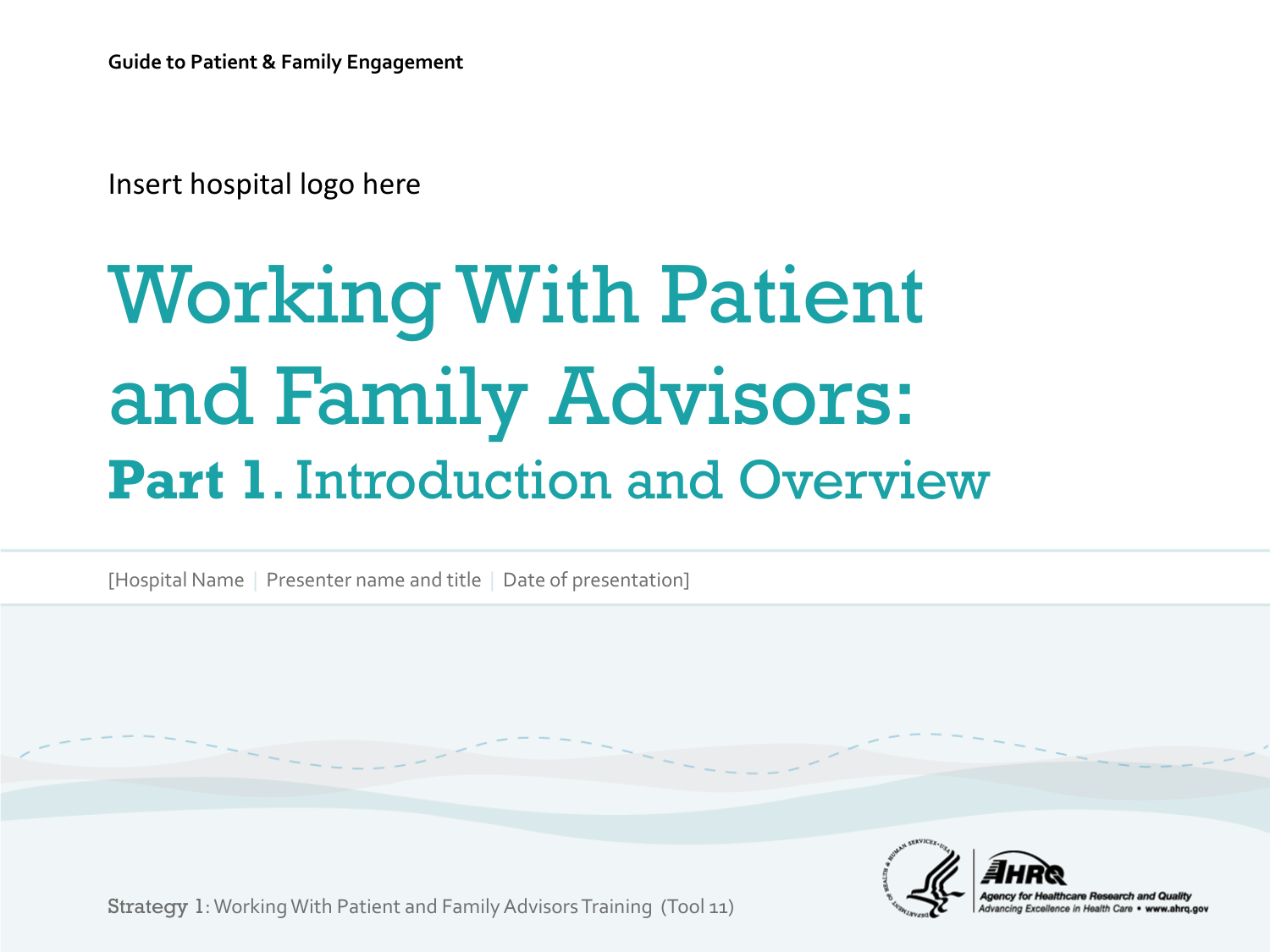## Today's session

- What is patient and family engagement?
- Who are patient and family advisors? What do they do?
- What are the benefits of working with patient and family advisors?
- What are the opportunities for working with patient and family advisors?
- What are we asking you to do?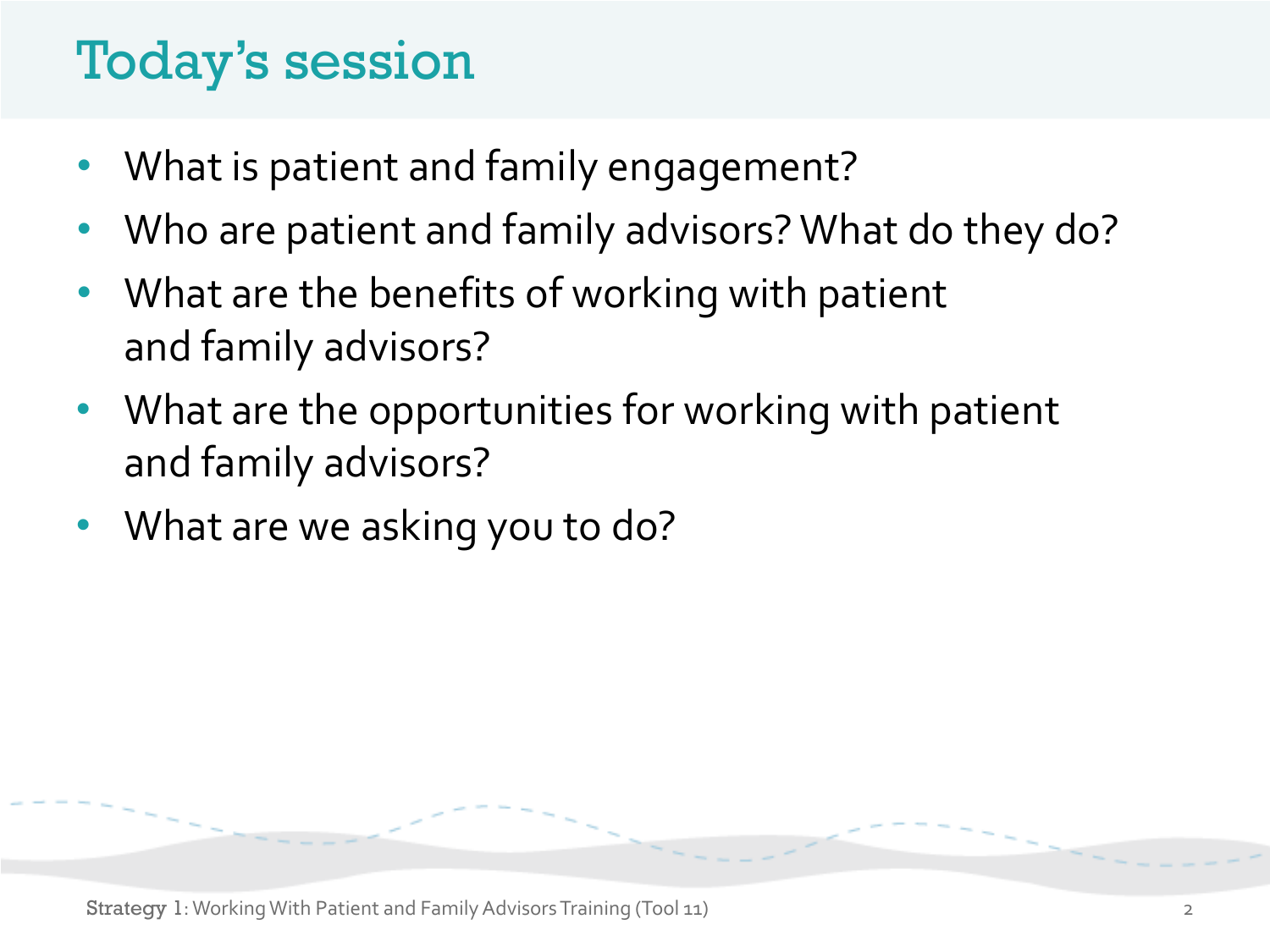# What is patient and family engagement?

Strategy 1: Working With Patient and Family Advisors Training (Tool 11) 33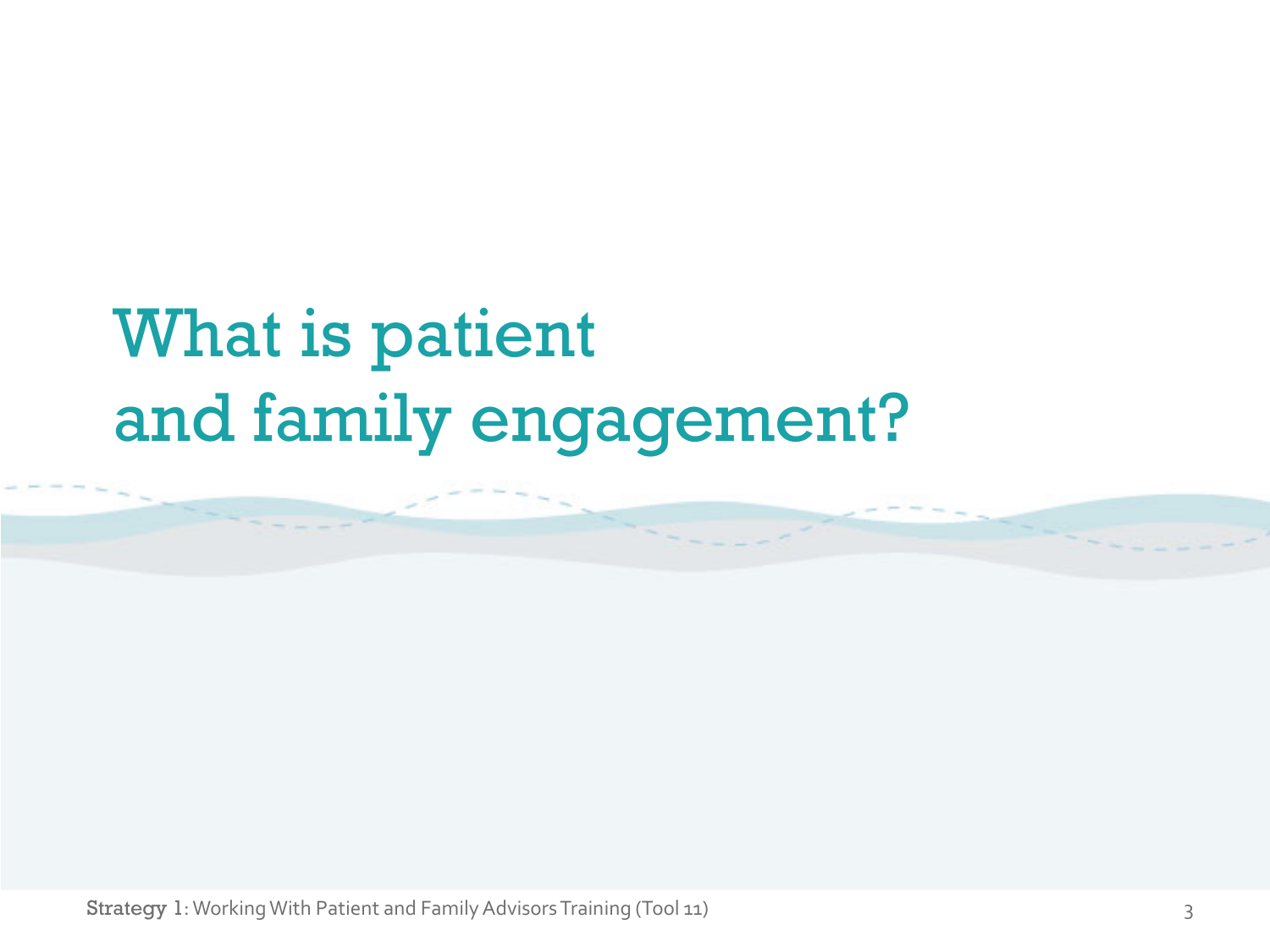## What is patient and family engagement?

Patient and family engagement:

- Creates an environment where patients, families, clinicians, and hospital staff all work together as partners to improve the quality and safety of hospital care
- Involves patients and family members as
	- **Members of the health care team**
	- **Advisors working with clinicians and leaders to improve policies and procedures**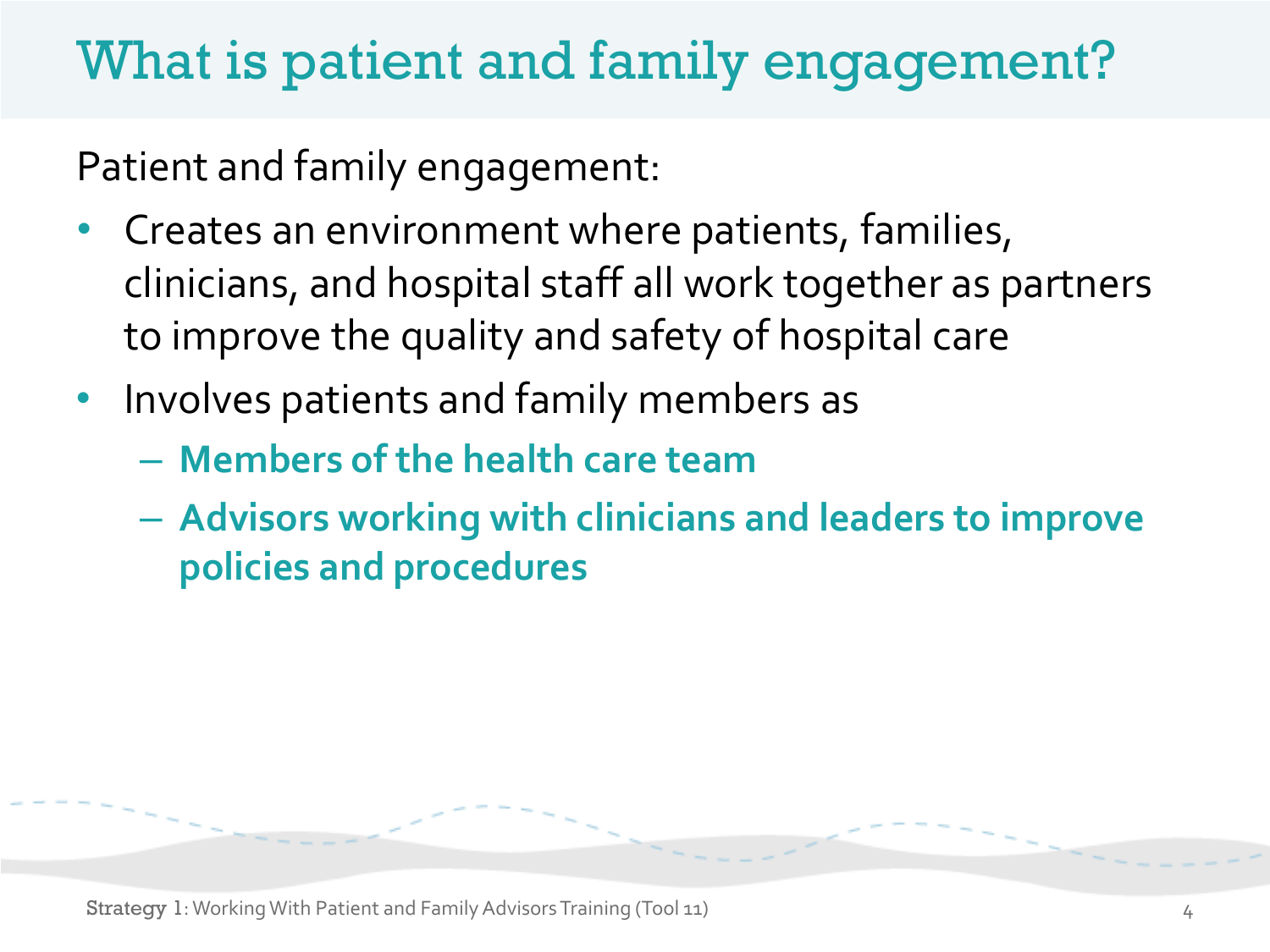## Why patient and family engagement?

### [Adapt to hospital]

- Include a story from leadership about the importance of patient and family engagement and goals for the effort
- Include specific goals or data for the hospital
- Refer to or adapt the information as needed from "How Patient and Family Engagement Benefits Your Hospital,*"* which is included in the *Guide* under "Information to Help You Get Started*"*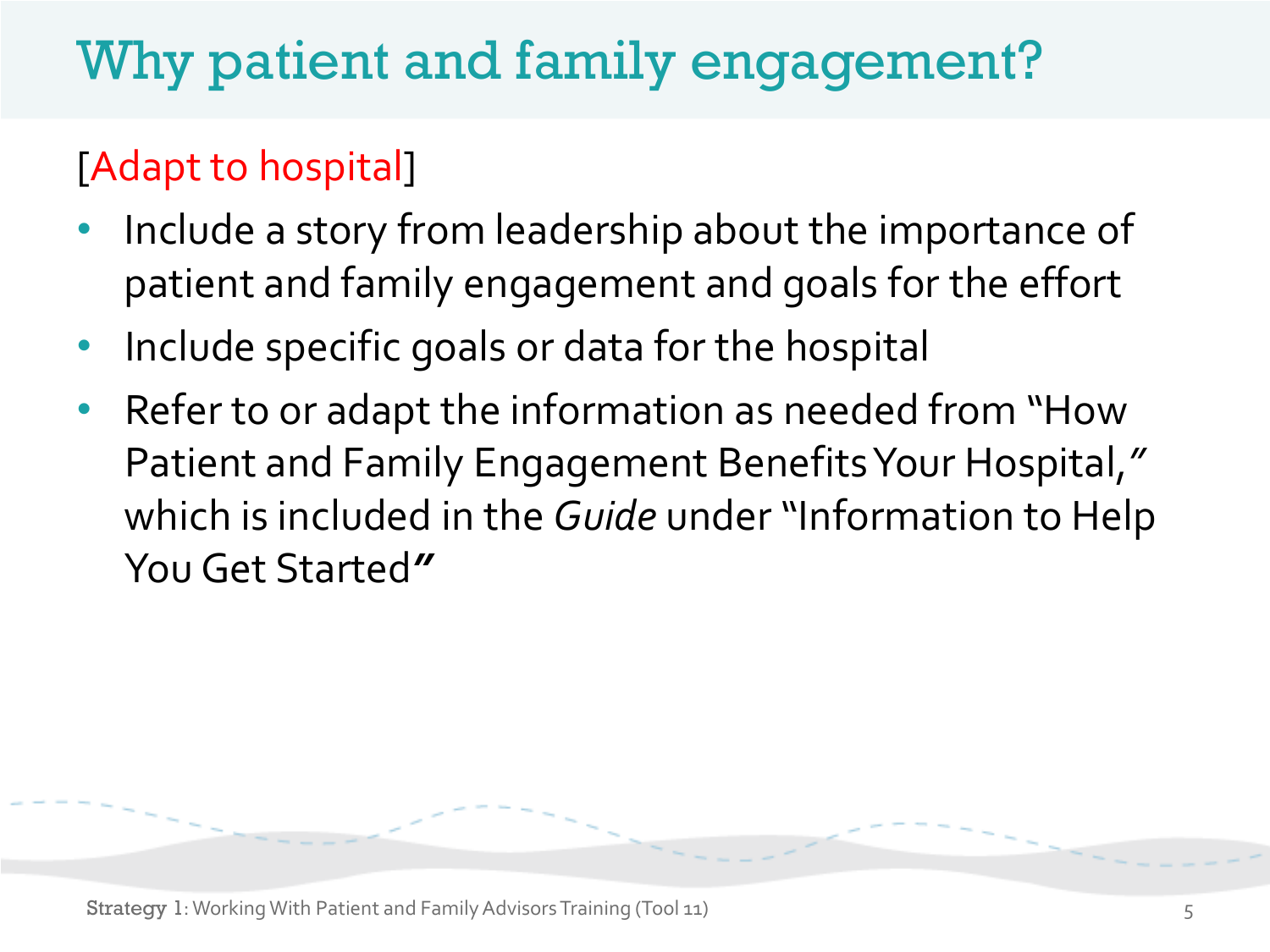## Patient- and family-centered care

- Patient and family engagement is an important part of providing patient- and family-centered care
- Core concepts of patient- and family-centered care:
	- **Dignity and respect**
	- **Information sharing**
	- **Involvement**
	- **Collaboration**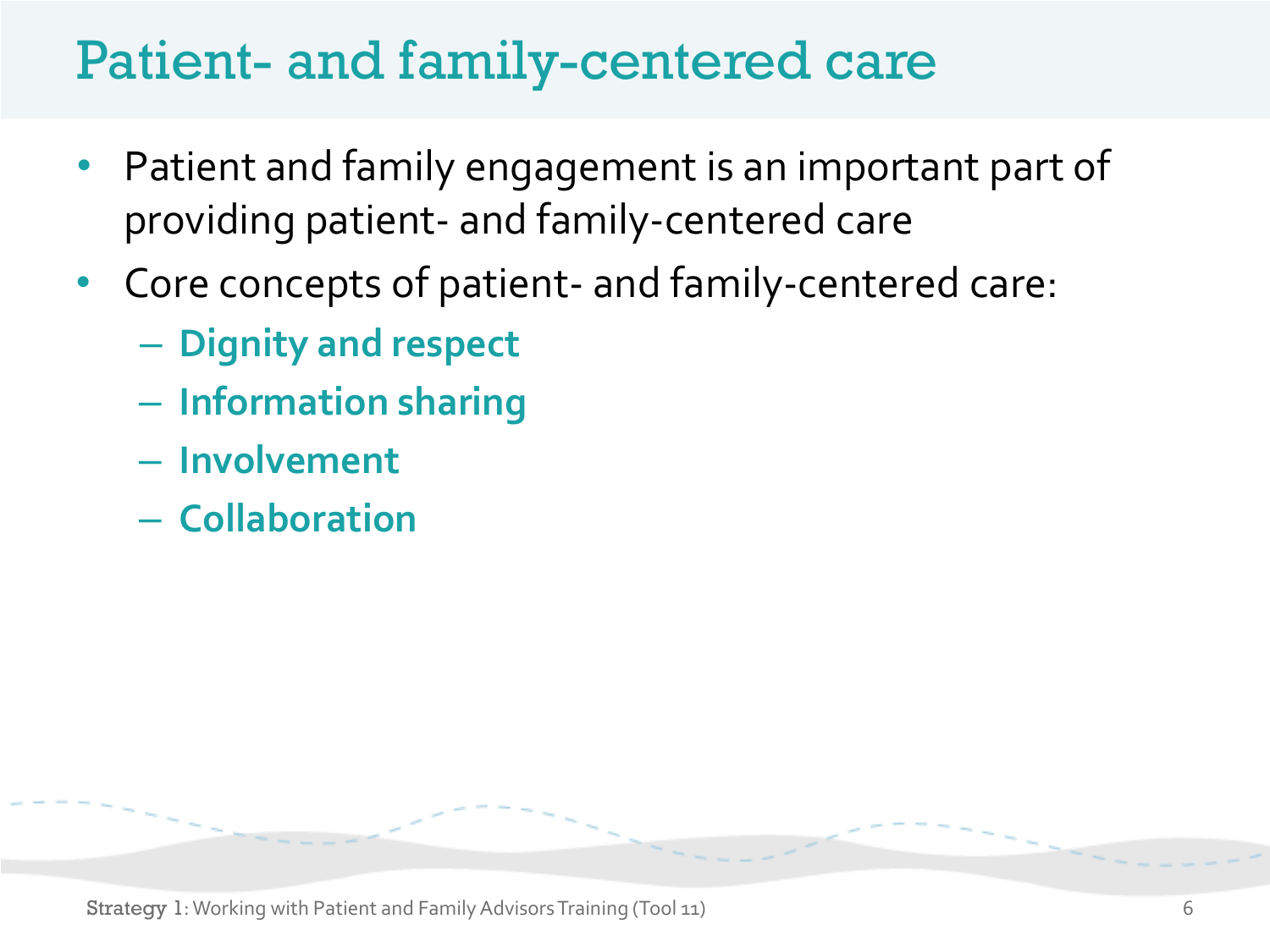## Patient and Family Advisors

- Who are they?
- What do they do?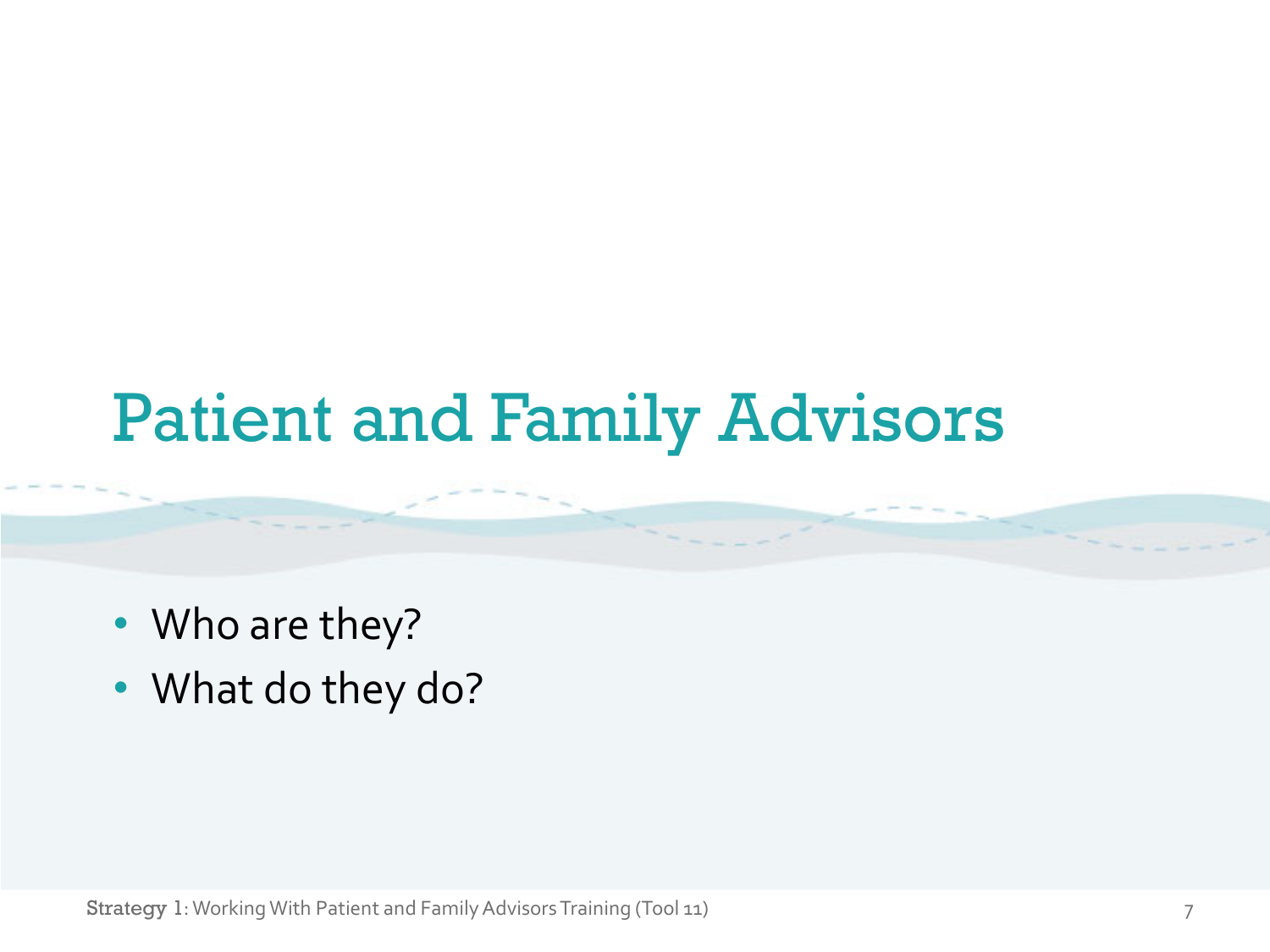## Advisors: Who they are

- Advisors are collaborative partners in developing and revising hospital policies, procedures, and practices
	- **Patients and family members who received care at this hospital and want to help improve care experiences for others**
		- Rigorous application and screening process
		- Training provided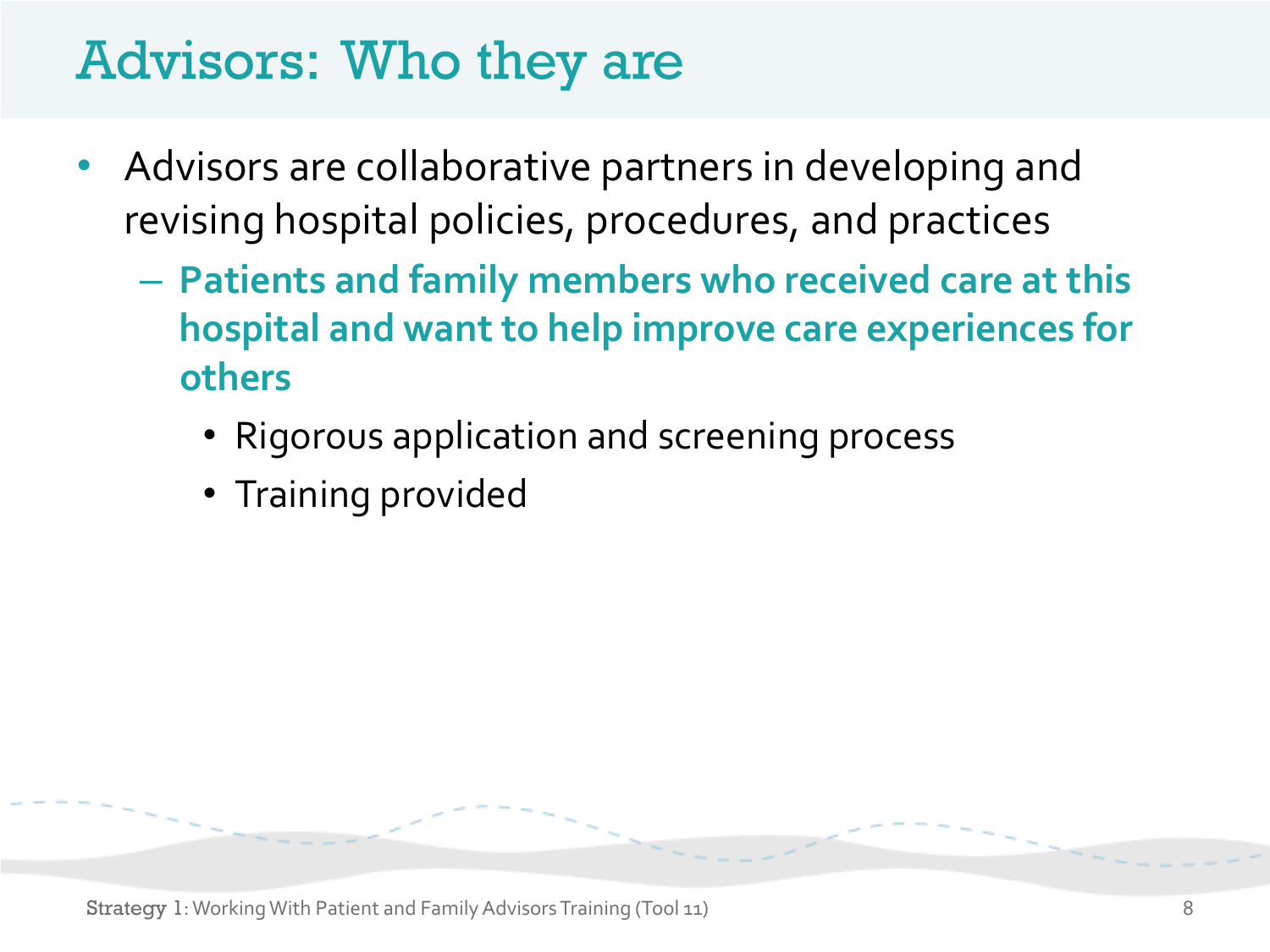## Advisors: What they do

- Help us improve the quality and safety of the care we provide
	- **Give input and feedback**
	- **Identify potential changes and improvements**
	- **Plan and implement changes that matter to patients and families**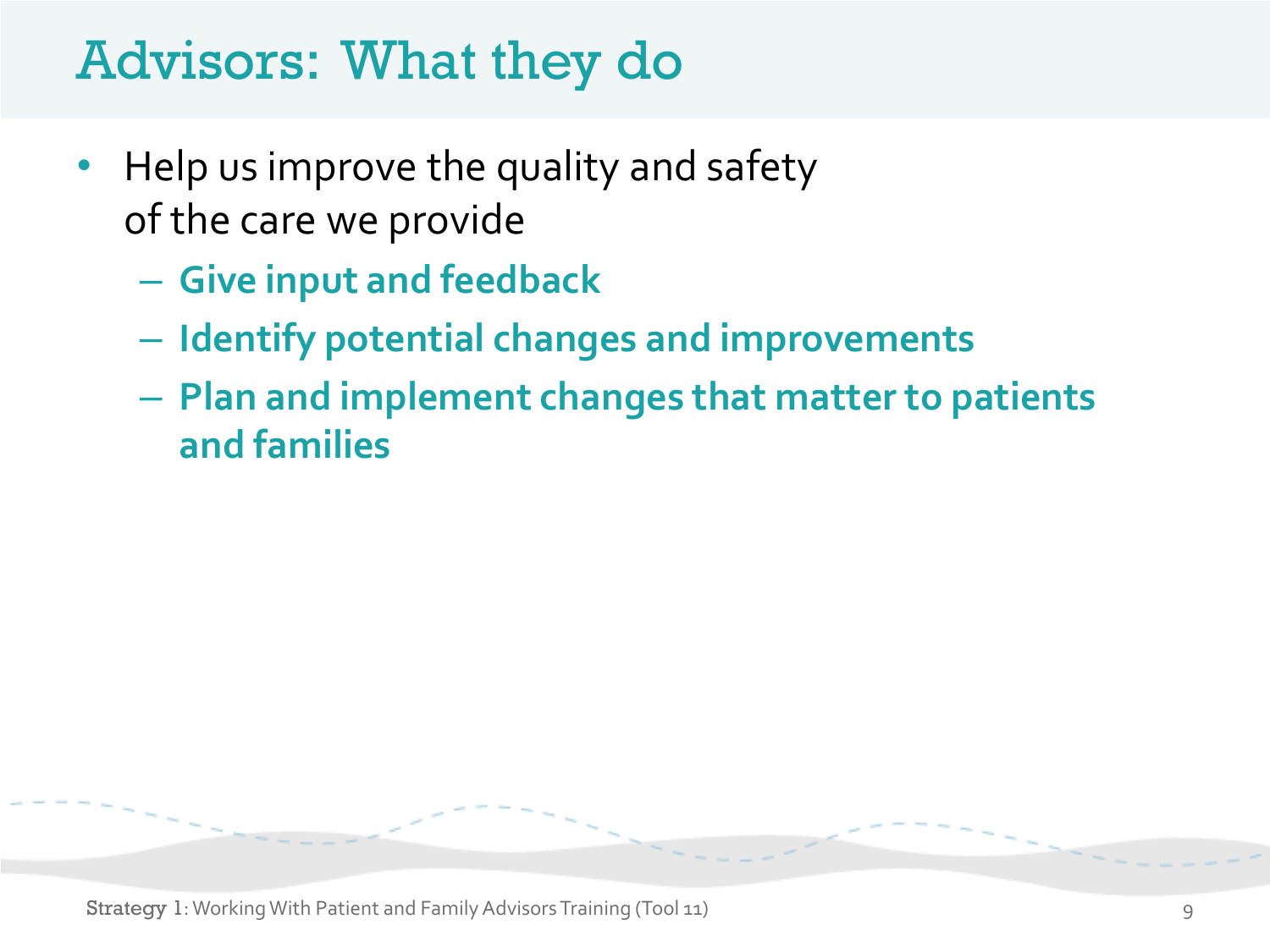# Benefits of working with patient and family advisors

Strategy 1: Working With Patient and Family Advisors Training (Tool 11) 10 10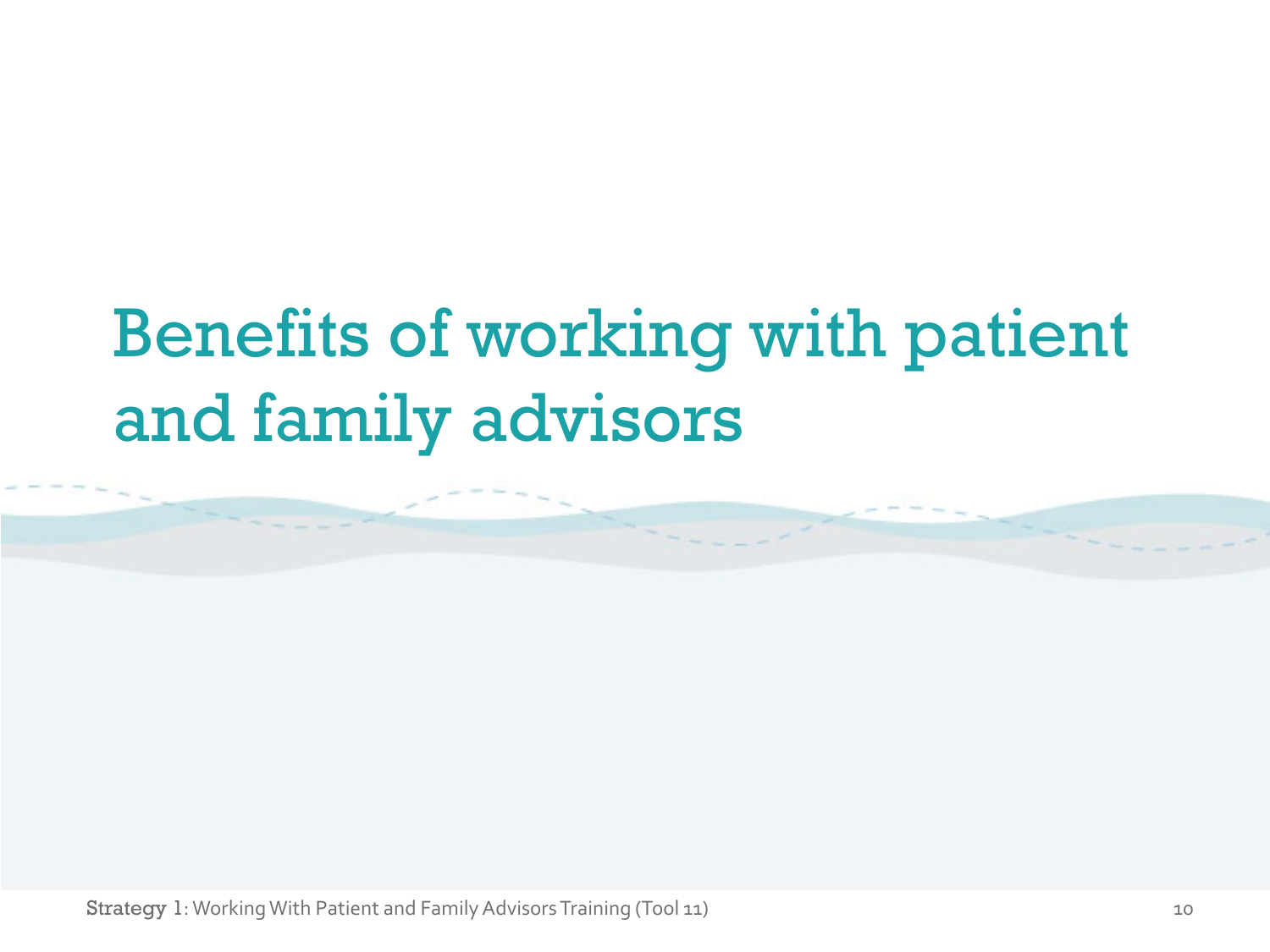## Benefits of working with advisors

- Patient and family advisors:
	- **Offer insights about what we do well and areas where changes may be needed**
	- **Help us develop priorities and make improvements based on patient- and family- identified needs**
	- **Help us come up with new ideas and solutions**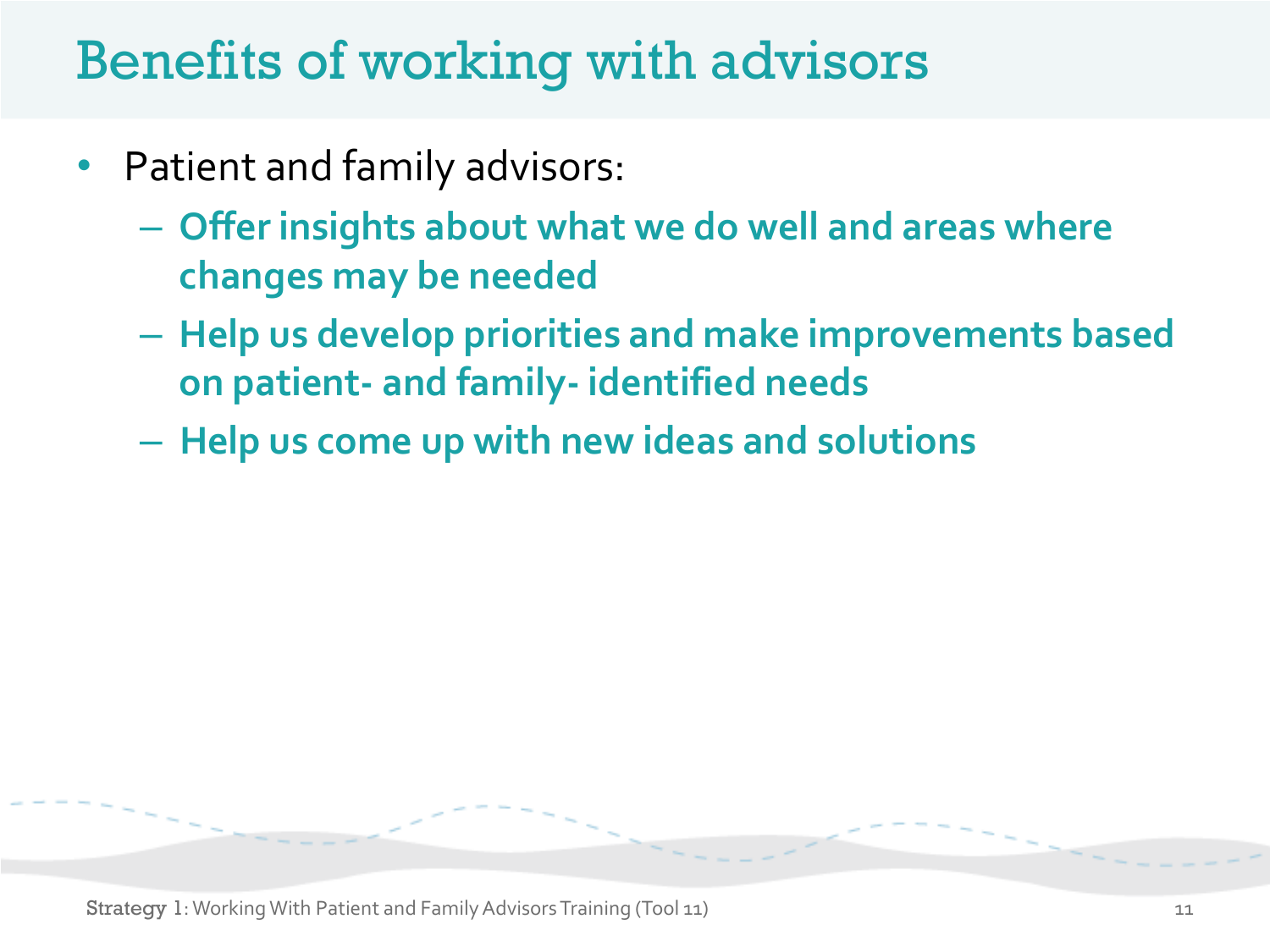## Benefits of working with advisors (cont'd)

- Long-term benefits:
	- **Improved quality and safety**
	- **Better health outcomes for patients**
	- **Better business outcomes for the hospital**
	- **Better experiences of care for patients, family members, clinicians, and staff**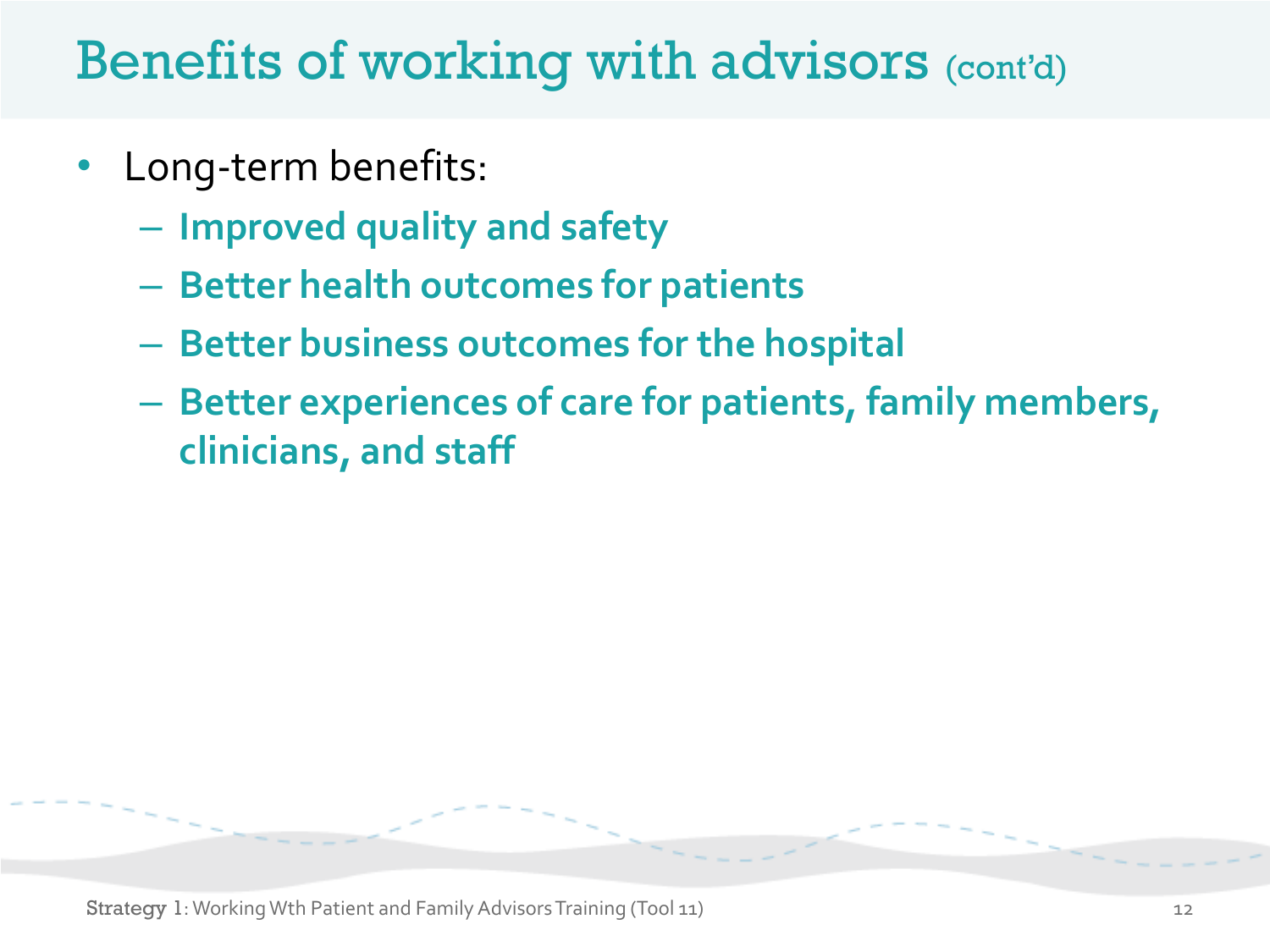## Why are we doing this?

- Consistency with our mission and vision
- Consistency with our strategic priorities
- Desire to demonstrate commitment to patient- and family-centered care
- Desire to be at the forefront of where health care is going
- [Insert hospital goal / data related to working with patient and family advisors]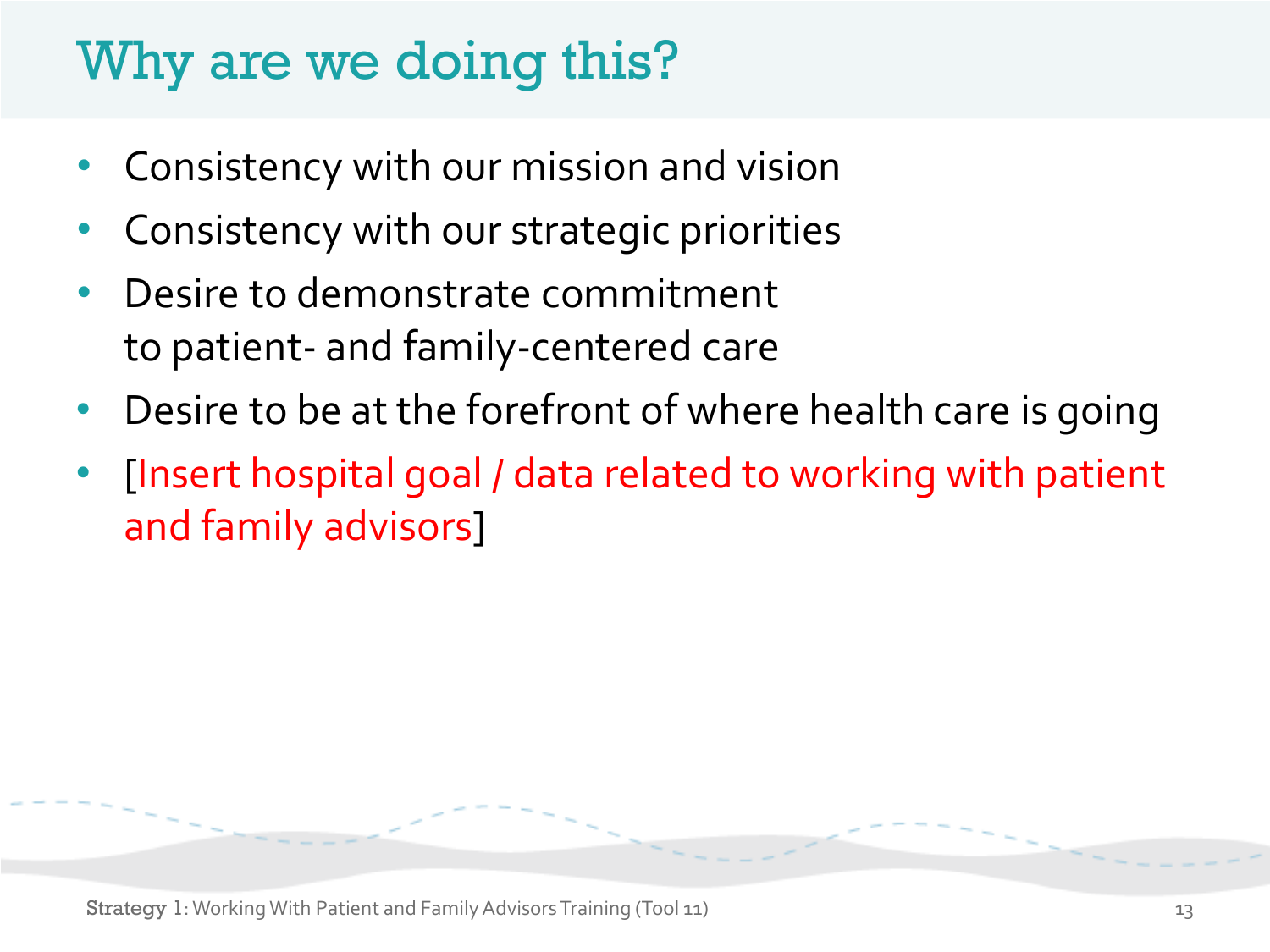## Video

- American Hospital Association/Institute for Patient- and Family-Centered Care Video
	- **Patient- and Family-Centered Care: Partnerships for Quality and Safety**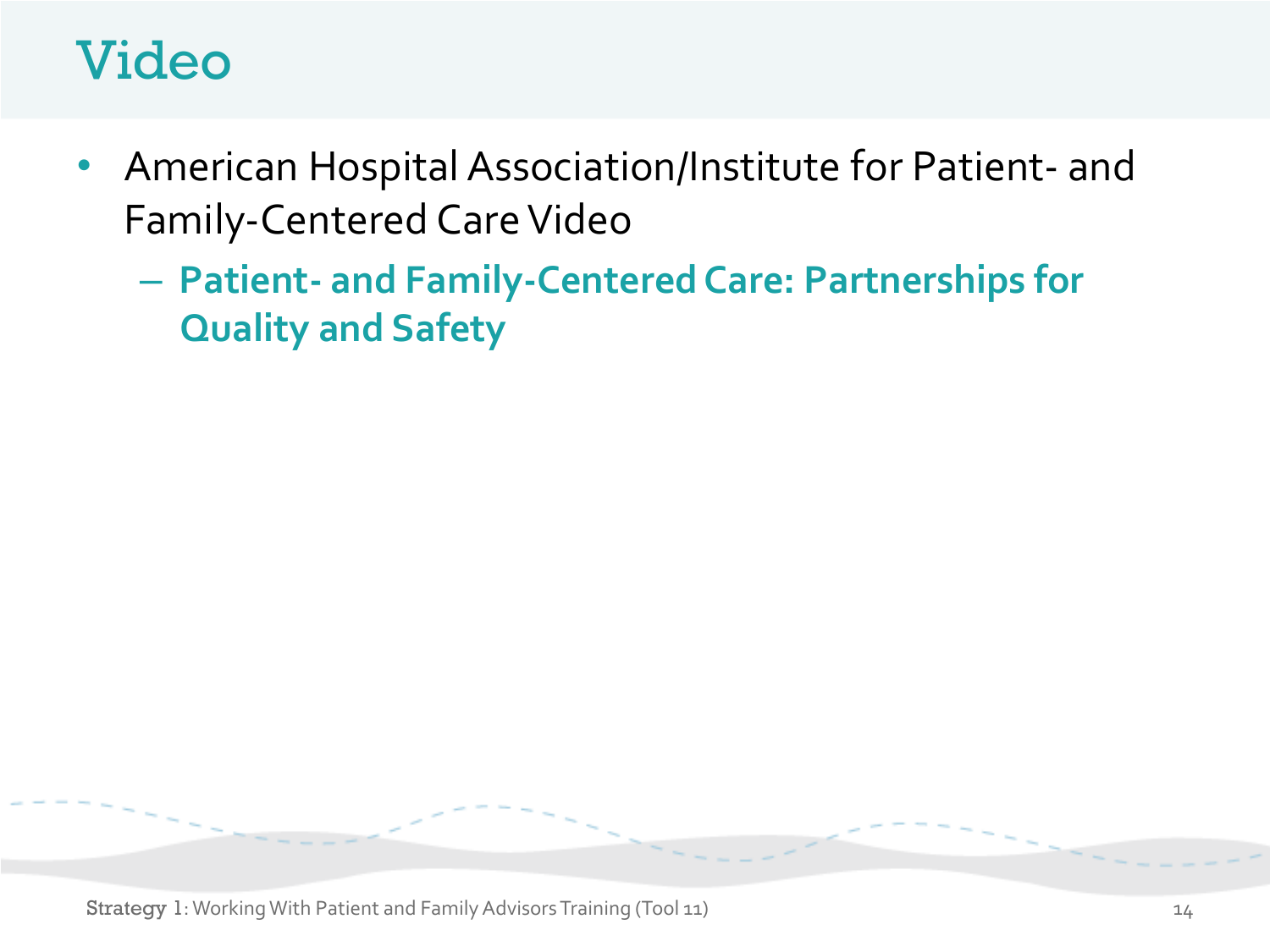# Opportunities for working with patient and family advisors

Strategy 1: Working With Patient and Family Advisors Training (Tool 11) 15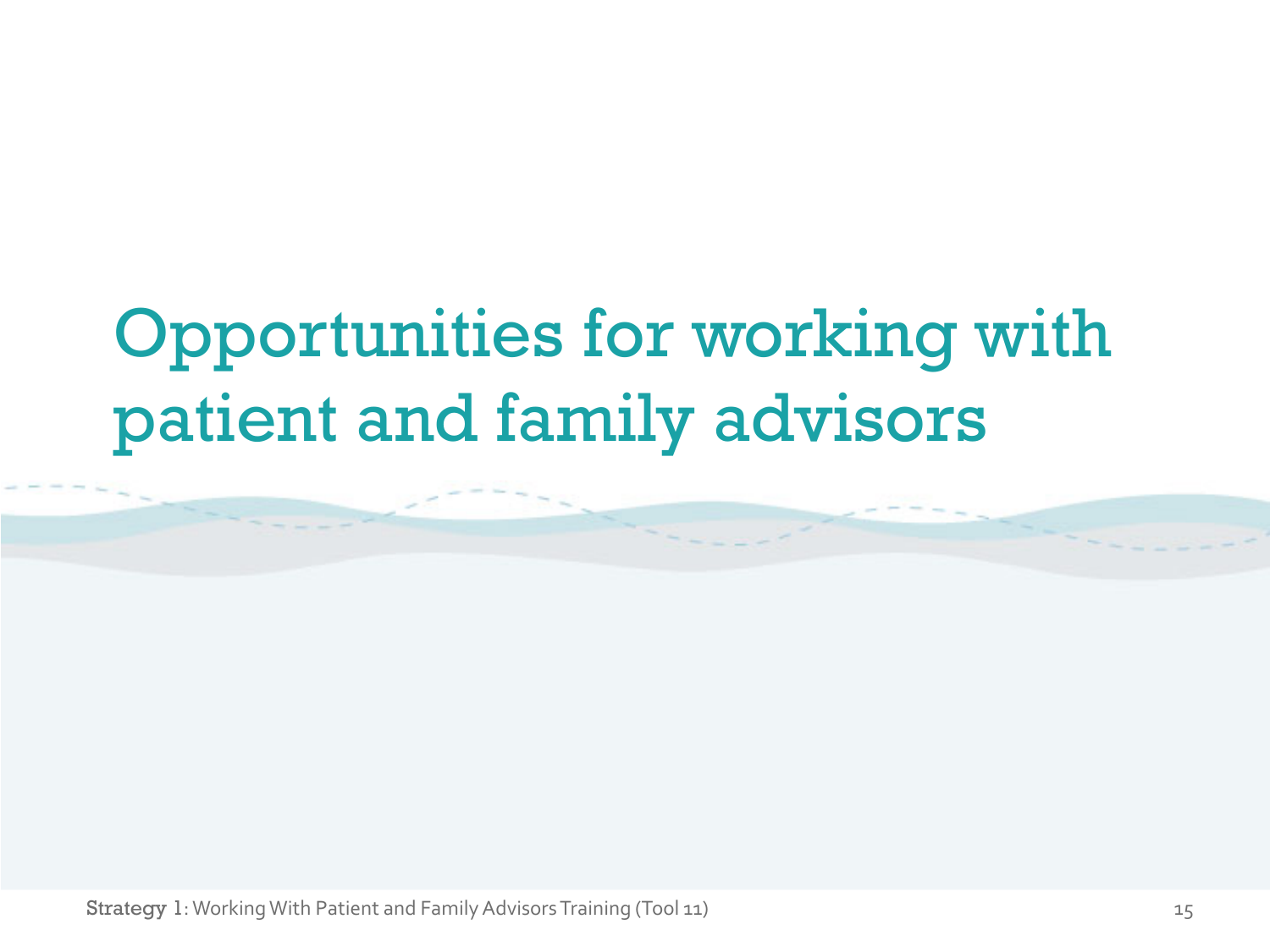- Presenter note: This presentation discusses several ways of working with advisors:
	- **Patients and families as advisors on short-term projects, typically on an as-needed basis**
	- **Patients and families as advisory council members**
	- **Patient and family advisors as members of hospital quality and safety committees**
- Not all hospitals will choose to work with advisors in all three ways. Adapt the slides that are appropriate to the opportunities available within your organization and delete the others.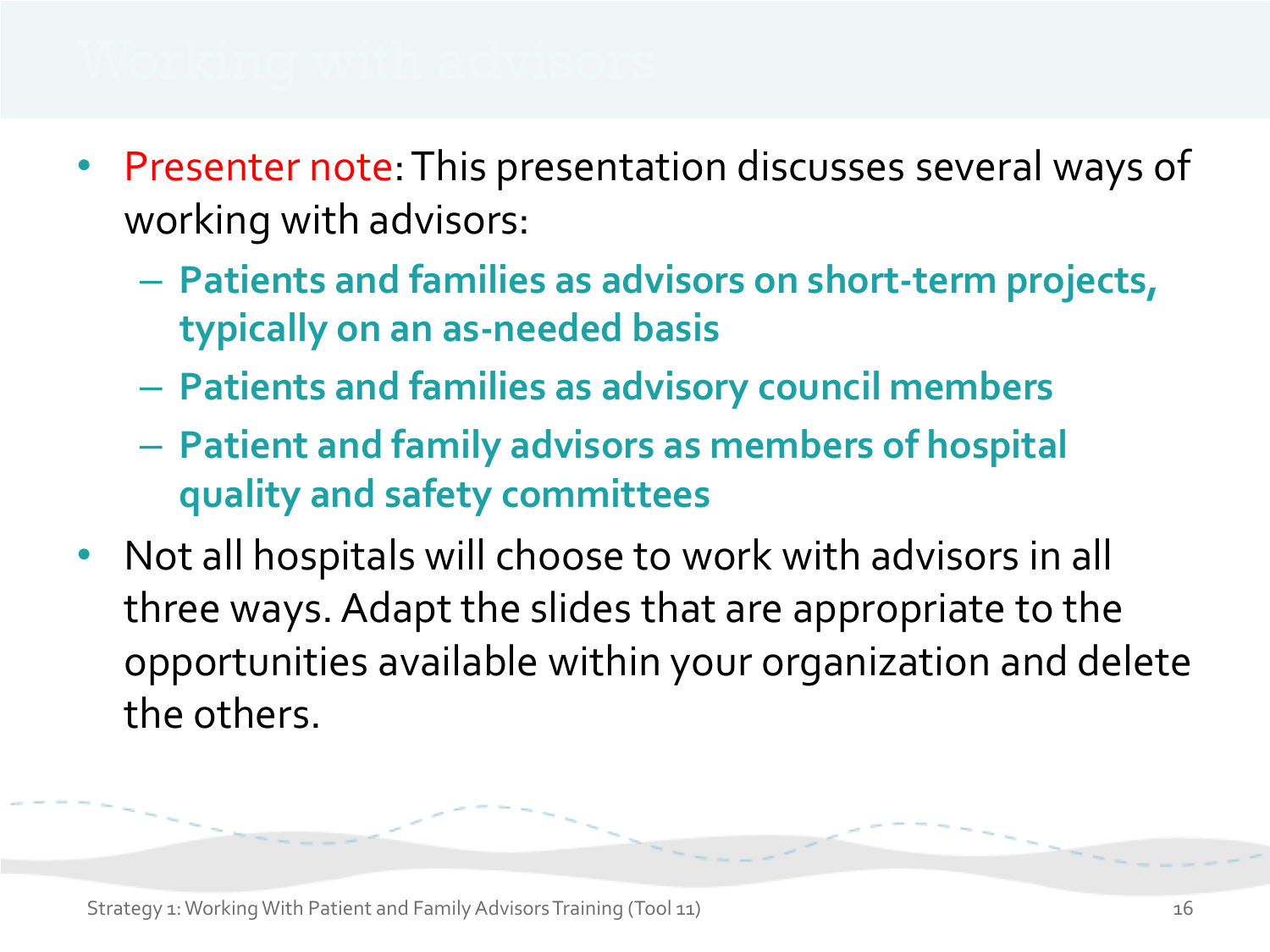### Patient and family advisors on short-term projects

- Participate in discussion groups to provide input on care practices or policies
- Review, revise, or help create educational and informational materials for patients and families
- Serve as members of a workgroup or committee
- Share their stories with hospital leadership, clinicians, and other staff

• [Insert photo or illustrative example]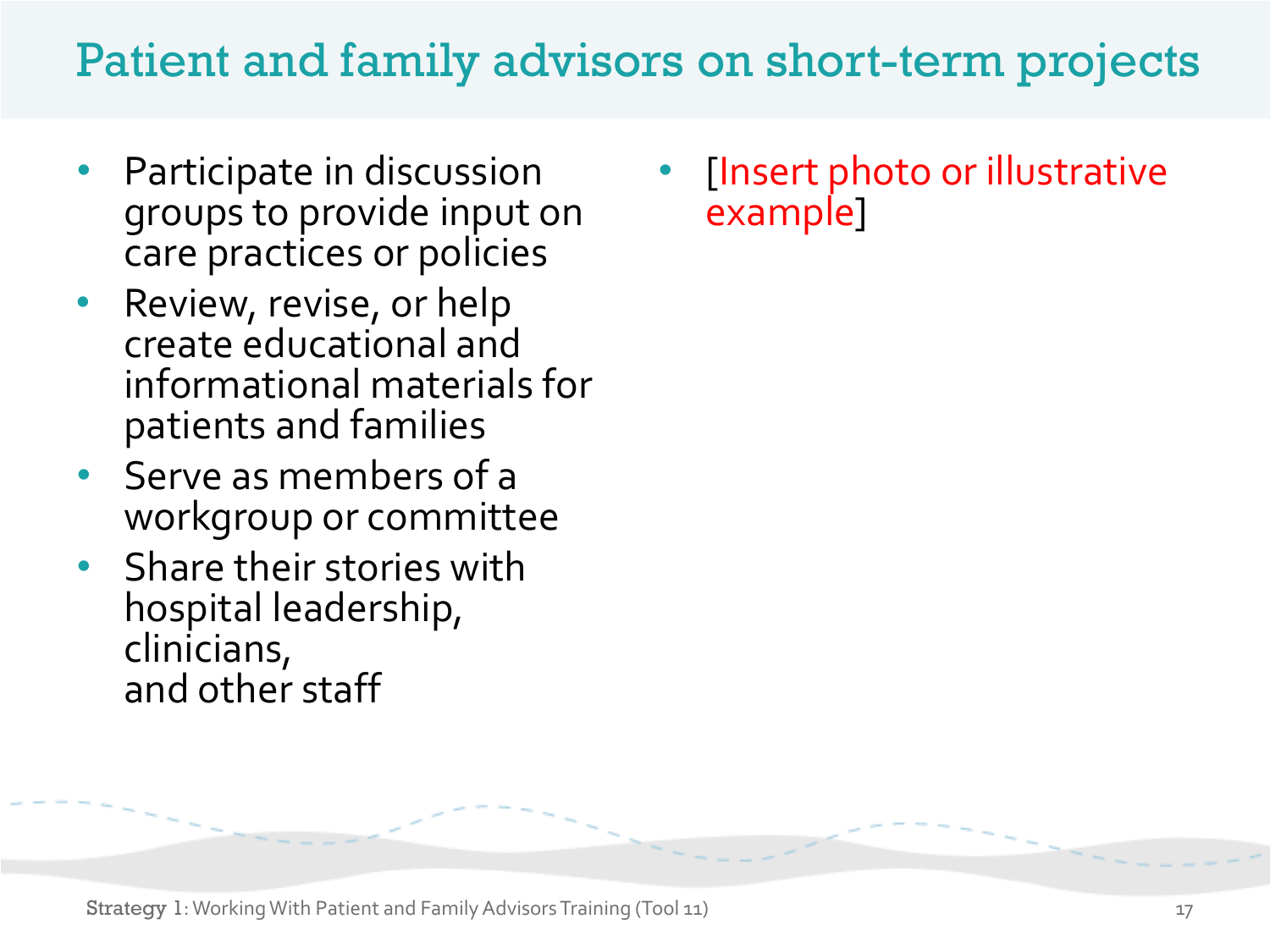• [Presenter note: The following slides are about patient and family advisory councils. If your hospital does not offer this opportunity, delete these slides.]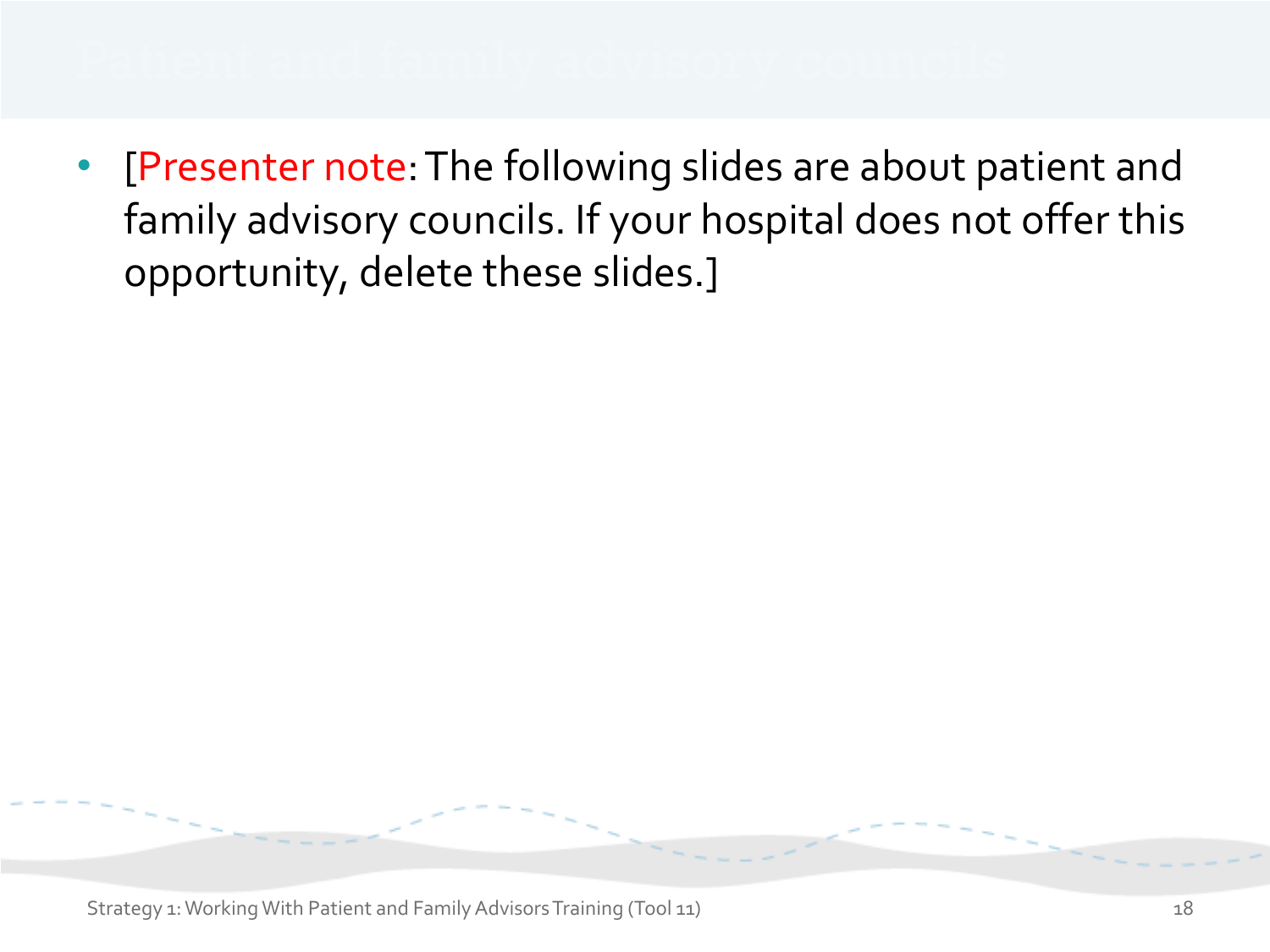## Patient and family advisory councils

- Advisory council members work together to help hospital leadership and staff integrate and apply patient and family insights
	- **Identify and implement ways of improving the care experience for all patients and families**
	- **Discuss and plan changes to improve hospital quality and safety**
	- **Identify ways of improving the care experience for all patients and families**
- Formal group that meets regularly
	- **Membership: Majority patients and families, small number of hospital staff and clinicians**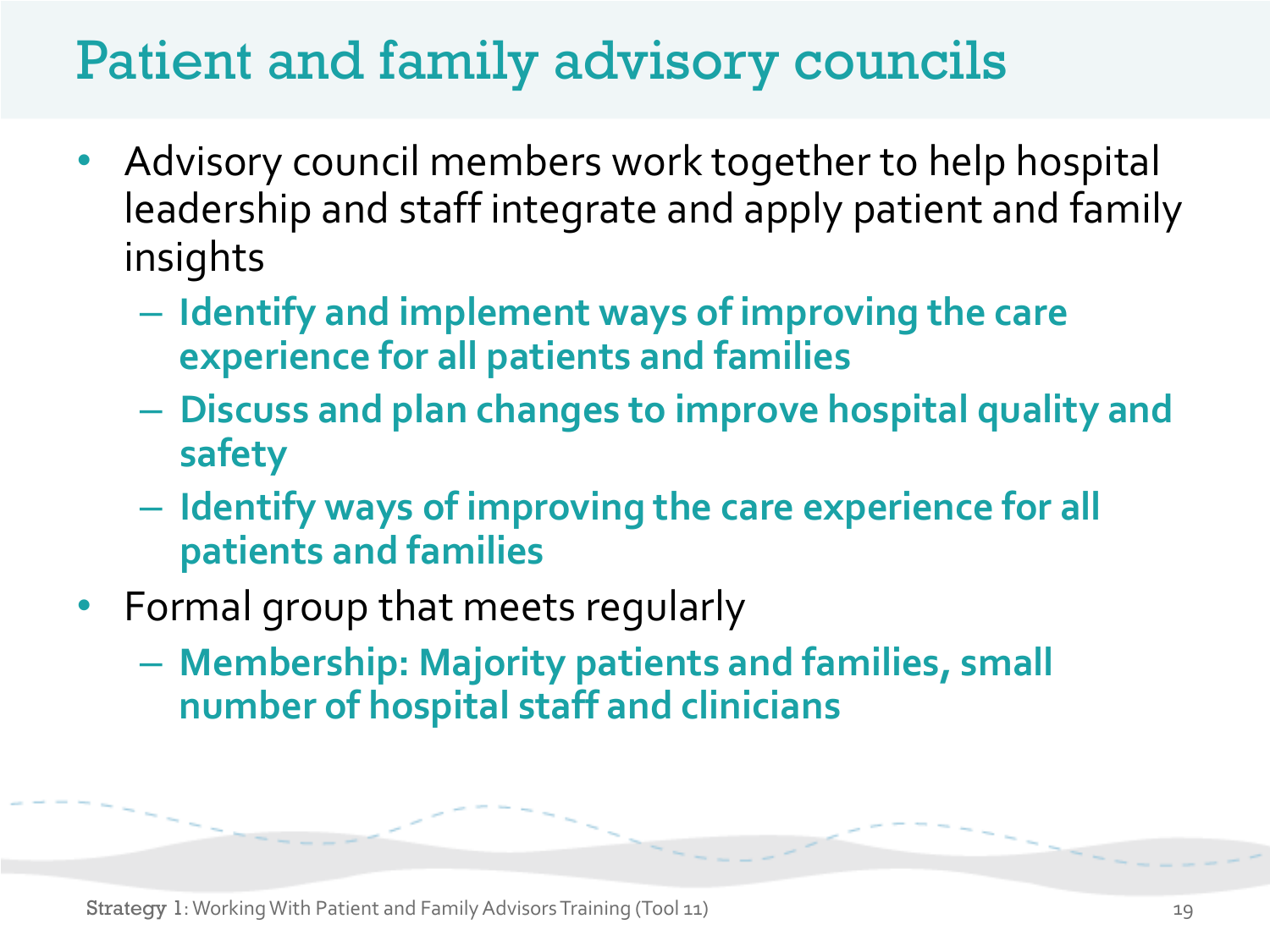• [Presenter note: The following slides are about patient and family advisors as members of hospital quality and safety committees. If your hospital will not offer this opportunity, delete these slides.]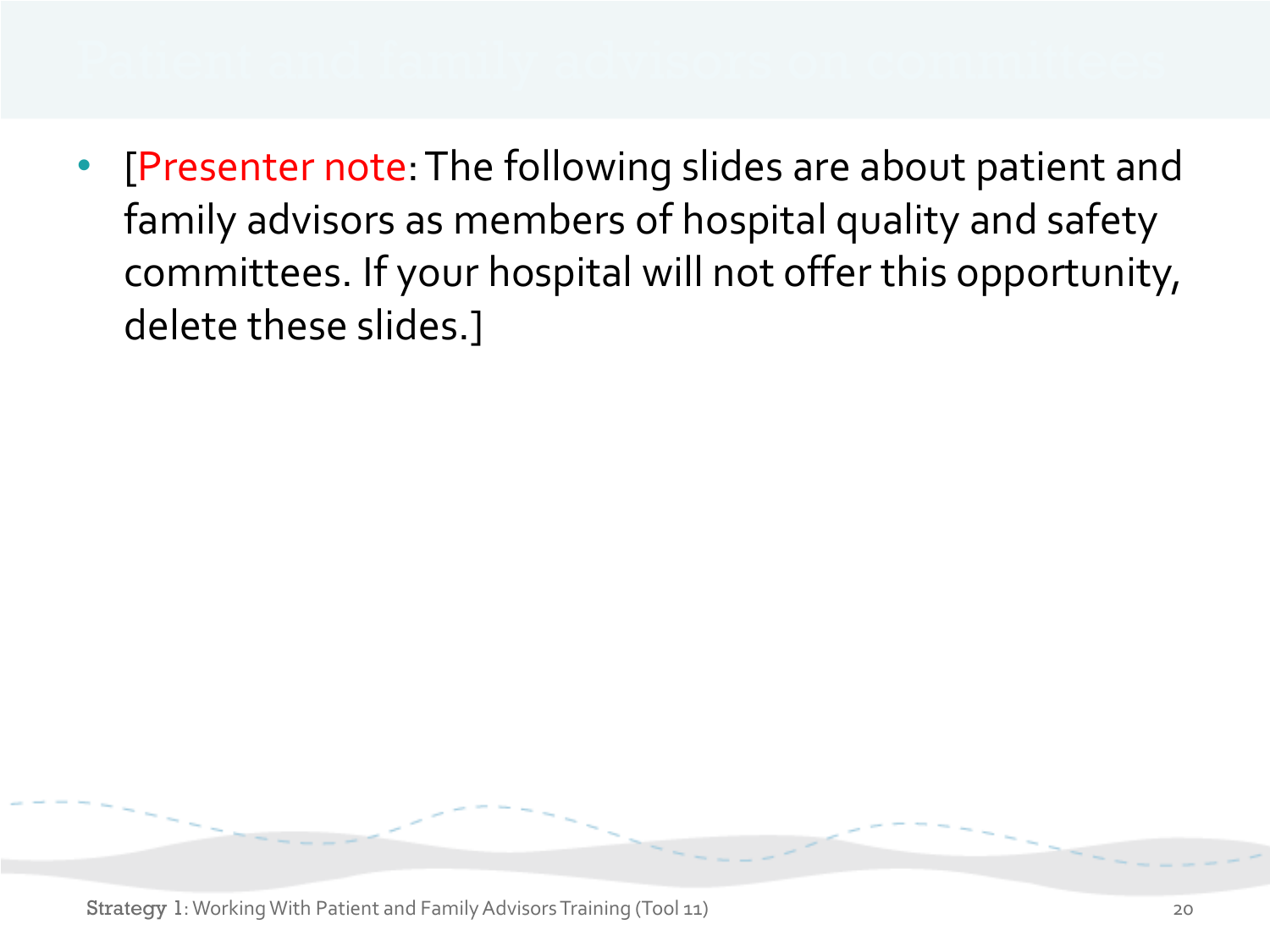## Quality and safety advisor opportunities

- Experienced advisors who have membership on quality and safety committees
- [Insert information about specific opportunities at your hospital (either in existence or planned)]
	- **Names of committees**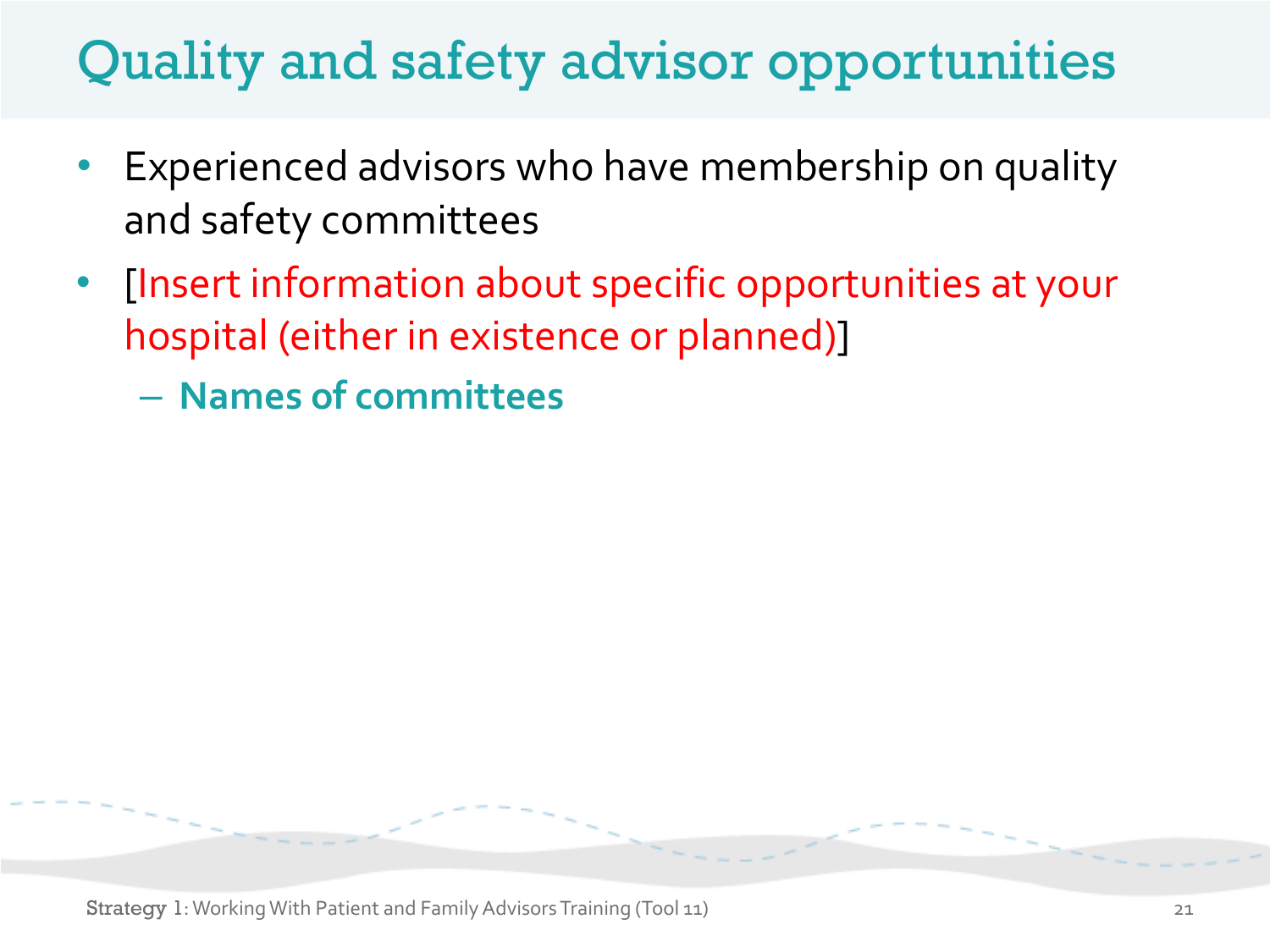## Patient and family stories

"Facts bring us to knowledge, but stories bring us to wisdom." **Rachel Naomi Remen, M.D. Kitchen Table Wisdom**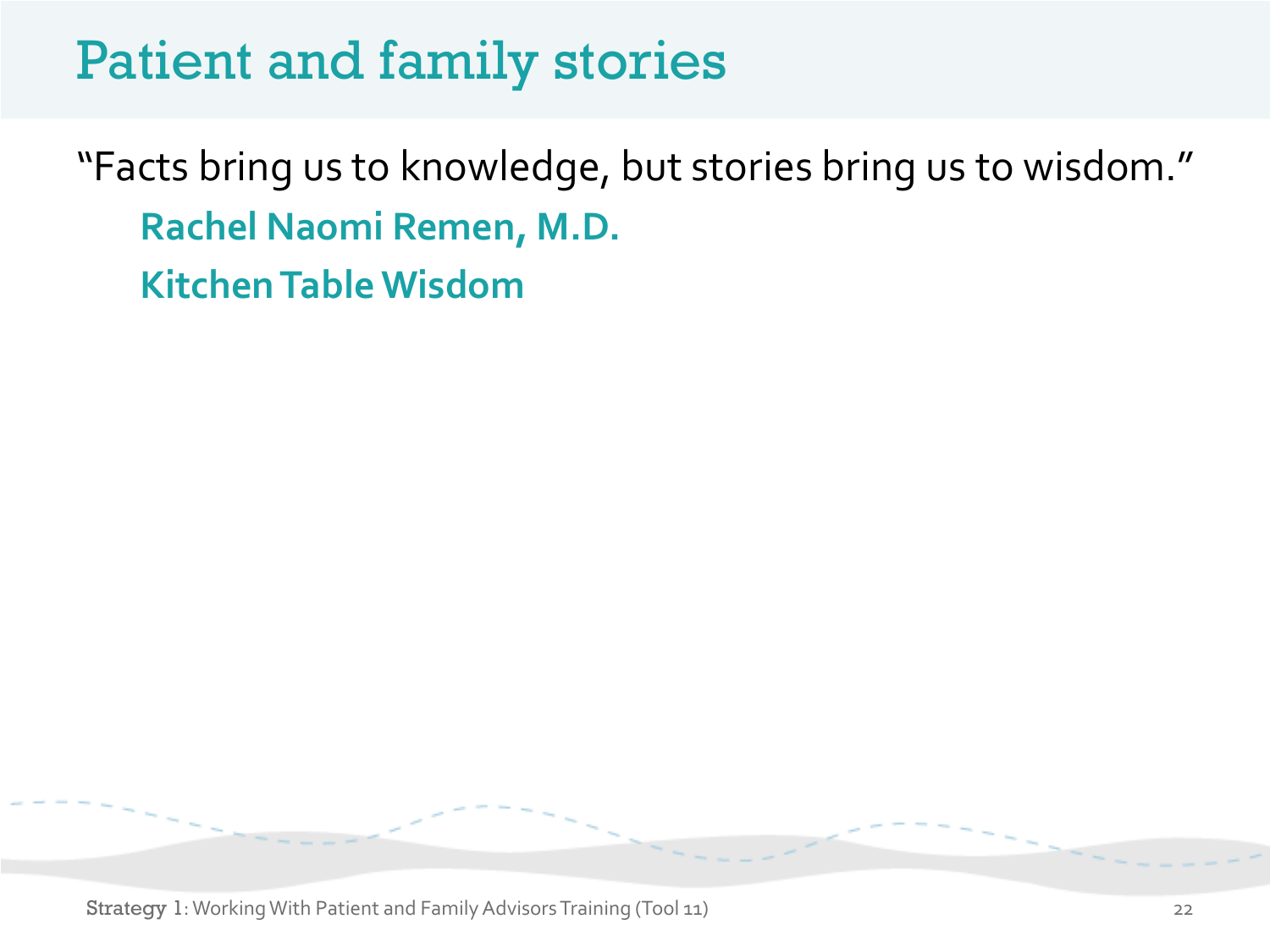## Working with patient and family advisors: What we are asking you to do

Strategy 1: Working With Patient and Family Advisors Training (Tool 11) 23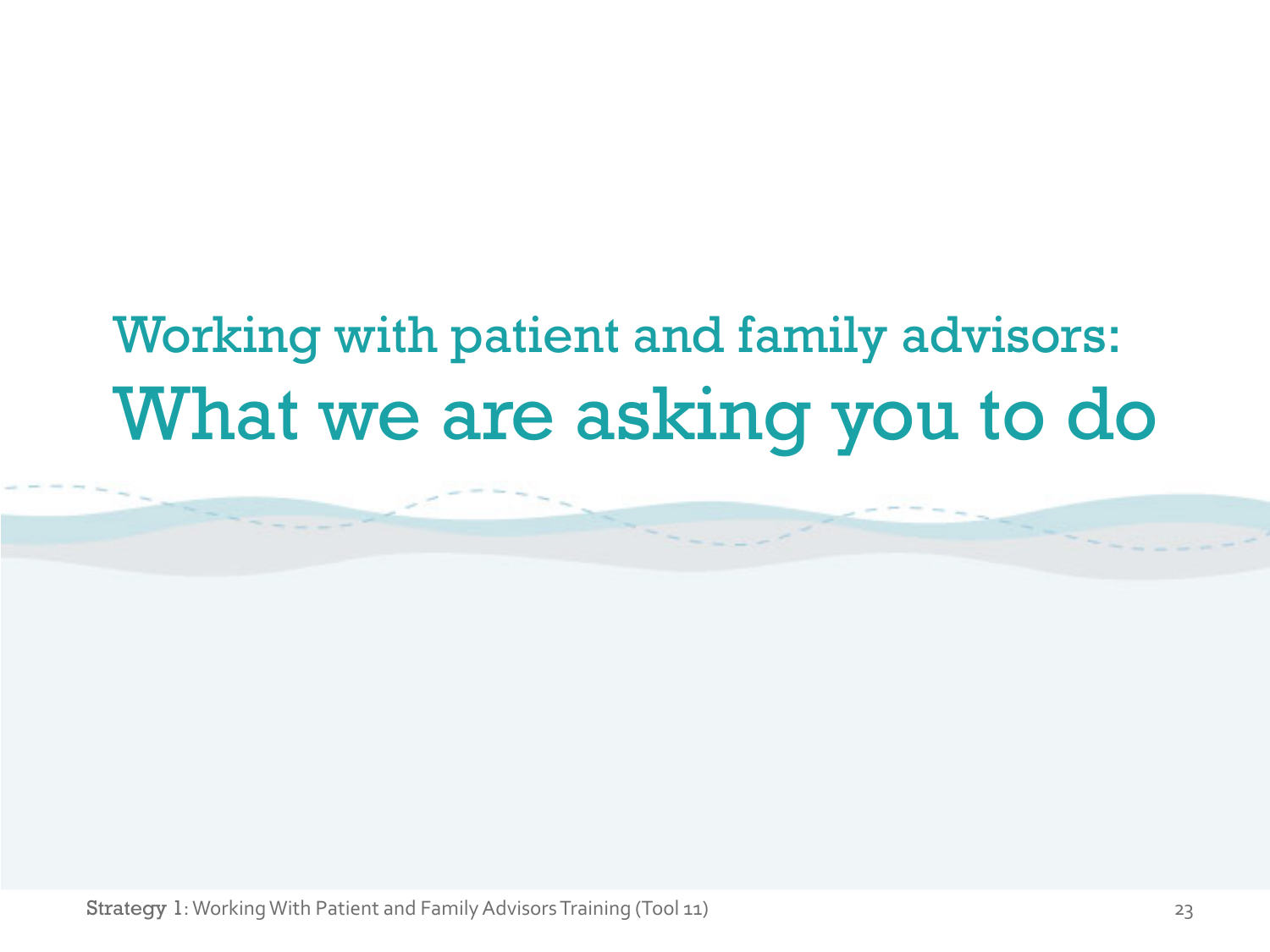## What we are asking you to do

- Help identify prospective patient and family advisors
	- **Think about patients or family members who:**
		- Share insights and experiences in productive ways
		- Listen well and speak comfortably
		- Express an interest in improving health care for others
	- **Distribute recruitment materials**
		- Brochure
		- Personal invitation and postcard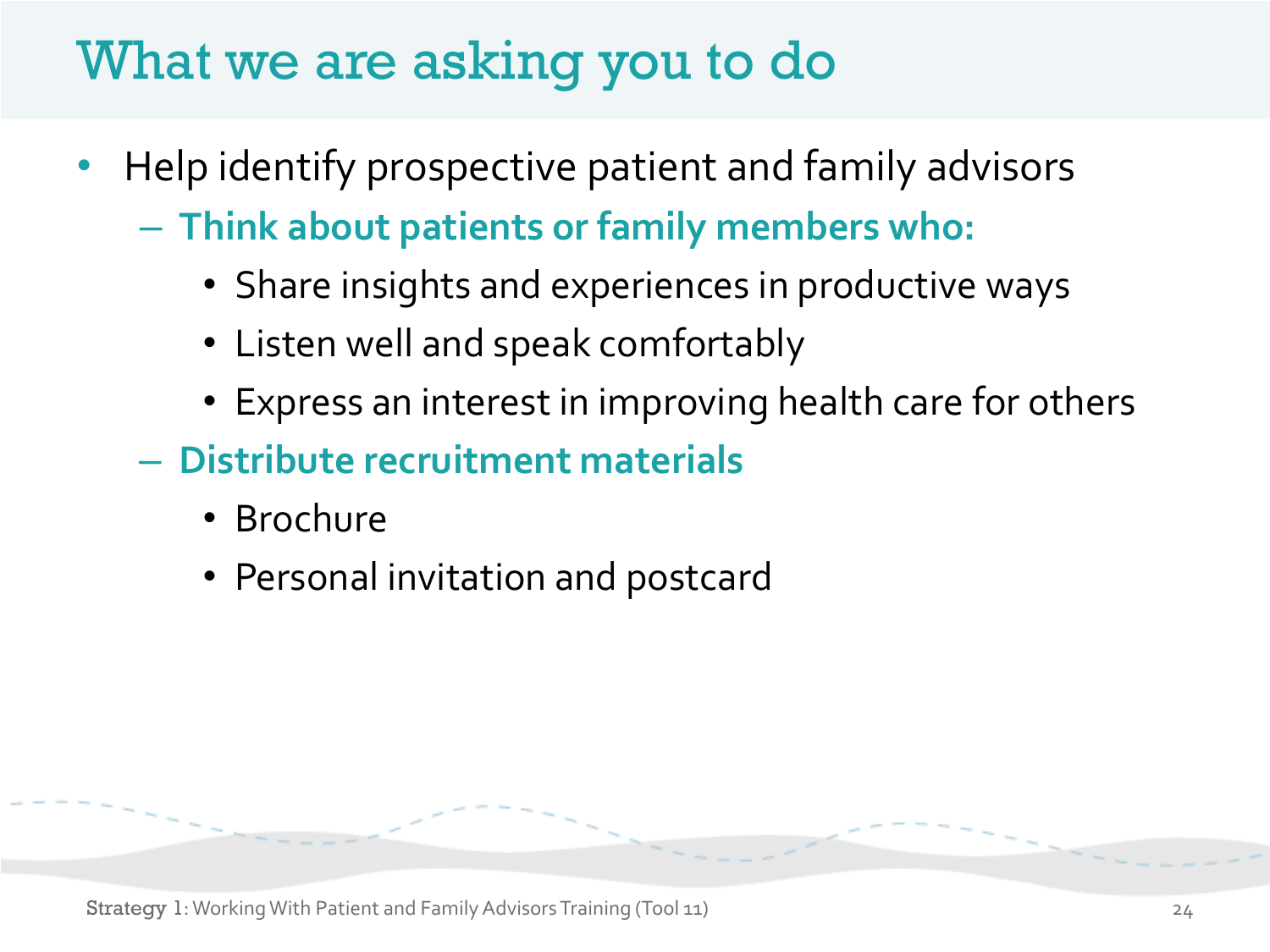## Identify potential advisors

- Look for opportunities to involve patient and family advisors
	- **Invite two or three patient and family members to a team meeting to discuss their hospital experiences and provide input on policies, procedures, and practices**
	- **Ask patients and families to give feedback on educational or informational materials**
	- **Invite patients and families to present at staff orientations and in-service programs**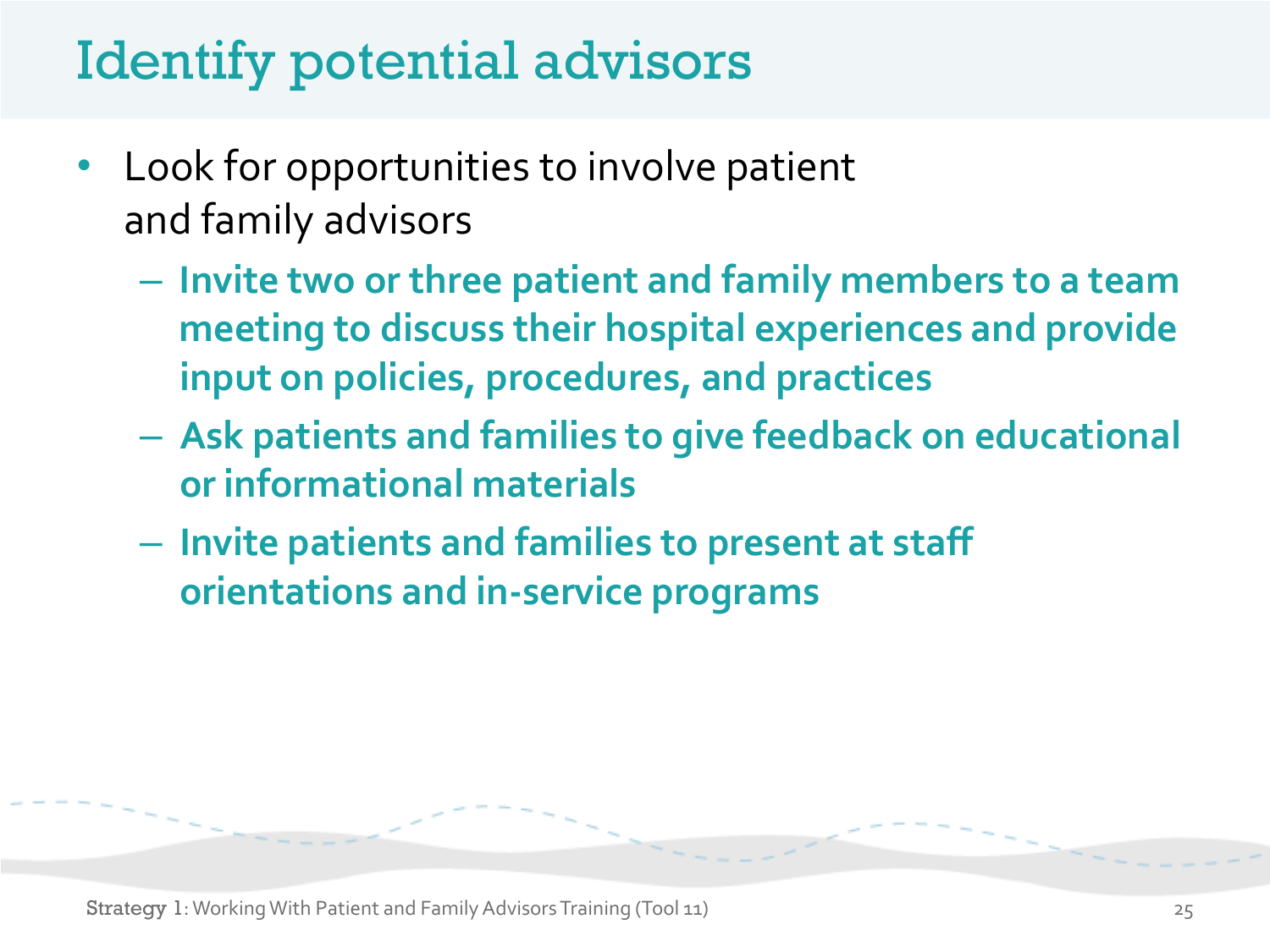## For more information

- For questions or more information
	- **[Insert name and contact information of staff liaison]**
	- **Attend Part 2 of this presentation: Building effective partnerships**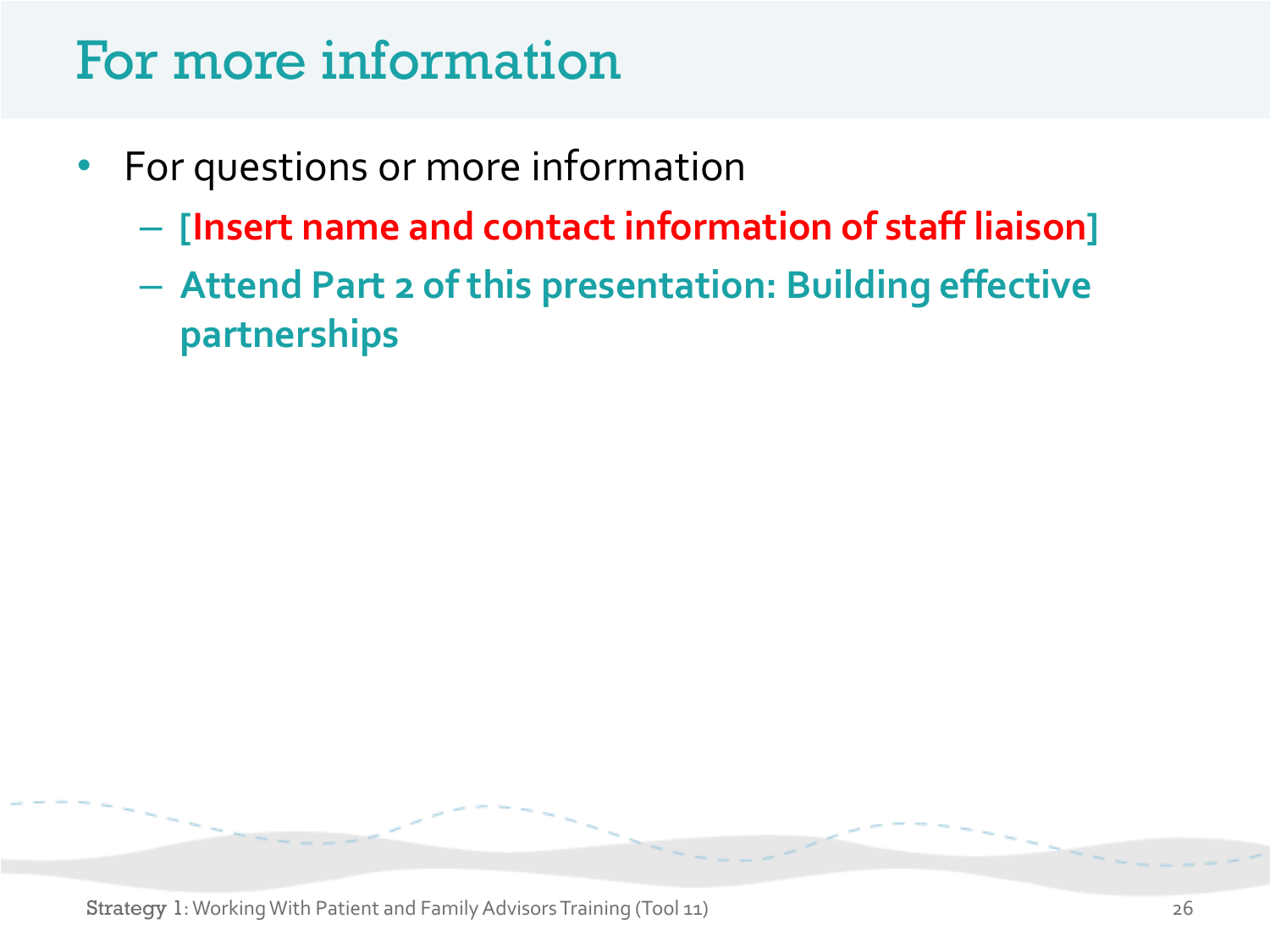Insert hospital logo here

# Working With Patient and Family Advisors: **Part 2**. Building Effective Partnerships

[Hospital Name | Presenter name and title | Date of presentation]

Strategy 1: Working With Patient and Family Advisors Training (Tool 11)

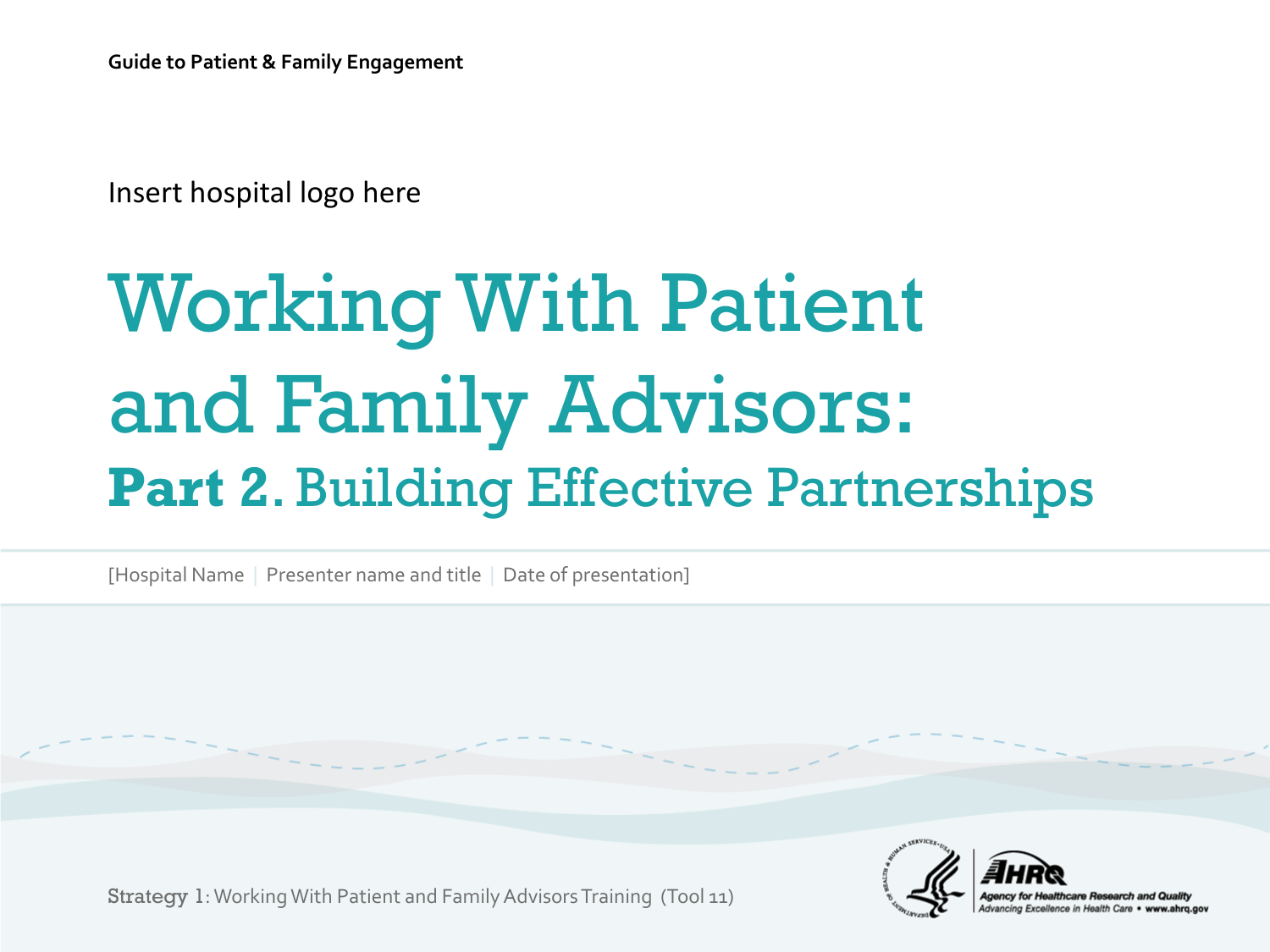## Today's session

- What does it mean to work with patient and family advisors in true partnerships?
- What are some principles for effective partnerships?
- What are the opportunities for working with patient and family advisors?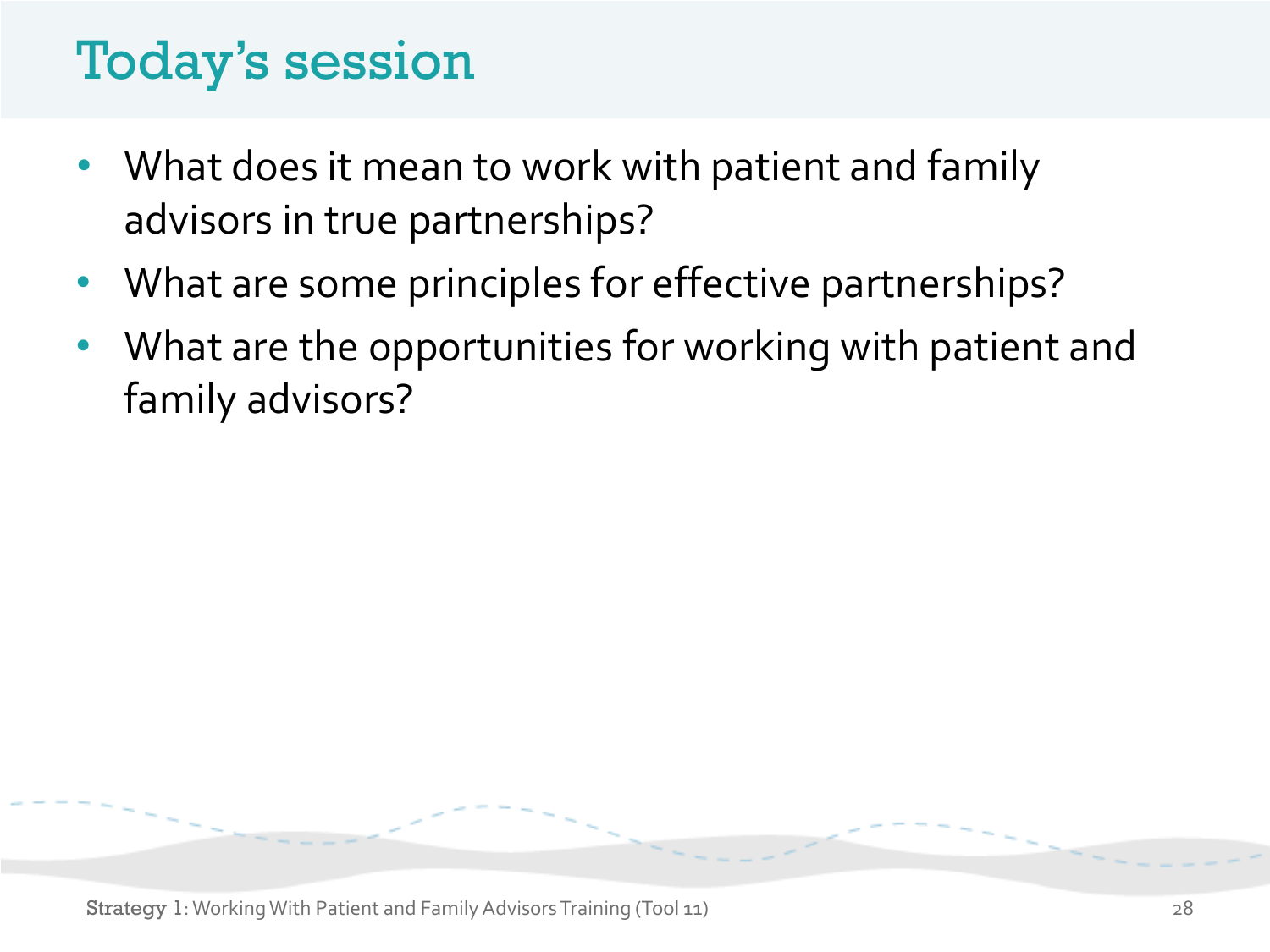## Working with patient and family advisors

- Patients and family members as:
	- **Essential members of the health care team**
	- **Collaborative partners in hospital policies, procedures, and practices**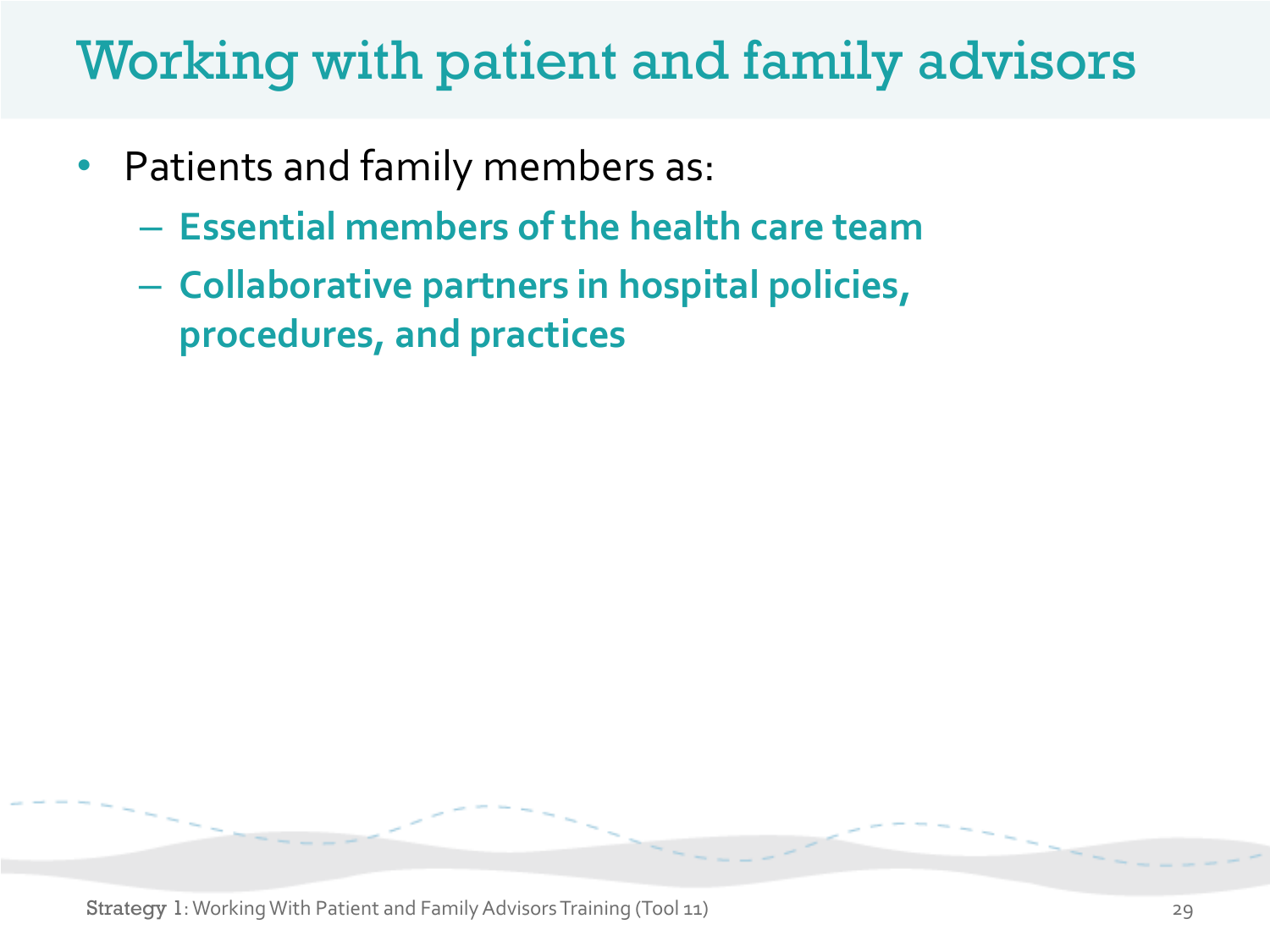# Principles for effective partnerships

Strategy 1: Working With Patient and Family Advisors Training (Tool 11) 30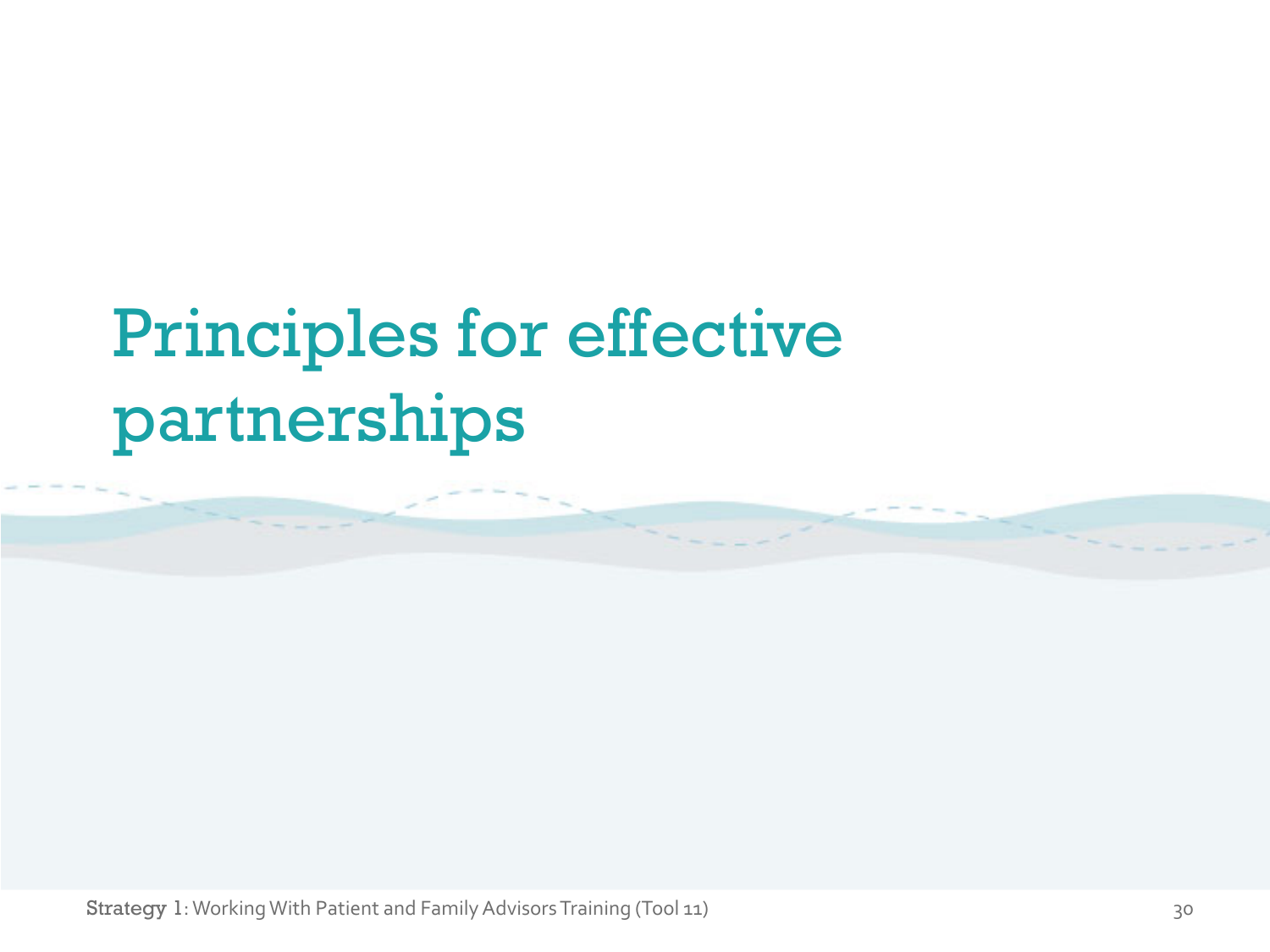## Principles for effective partnerships

• Practice exercise: Patient and family engagement or not?

Strategy 1: Working With Patient and Family Advisors Training (Tool 11) 31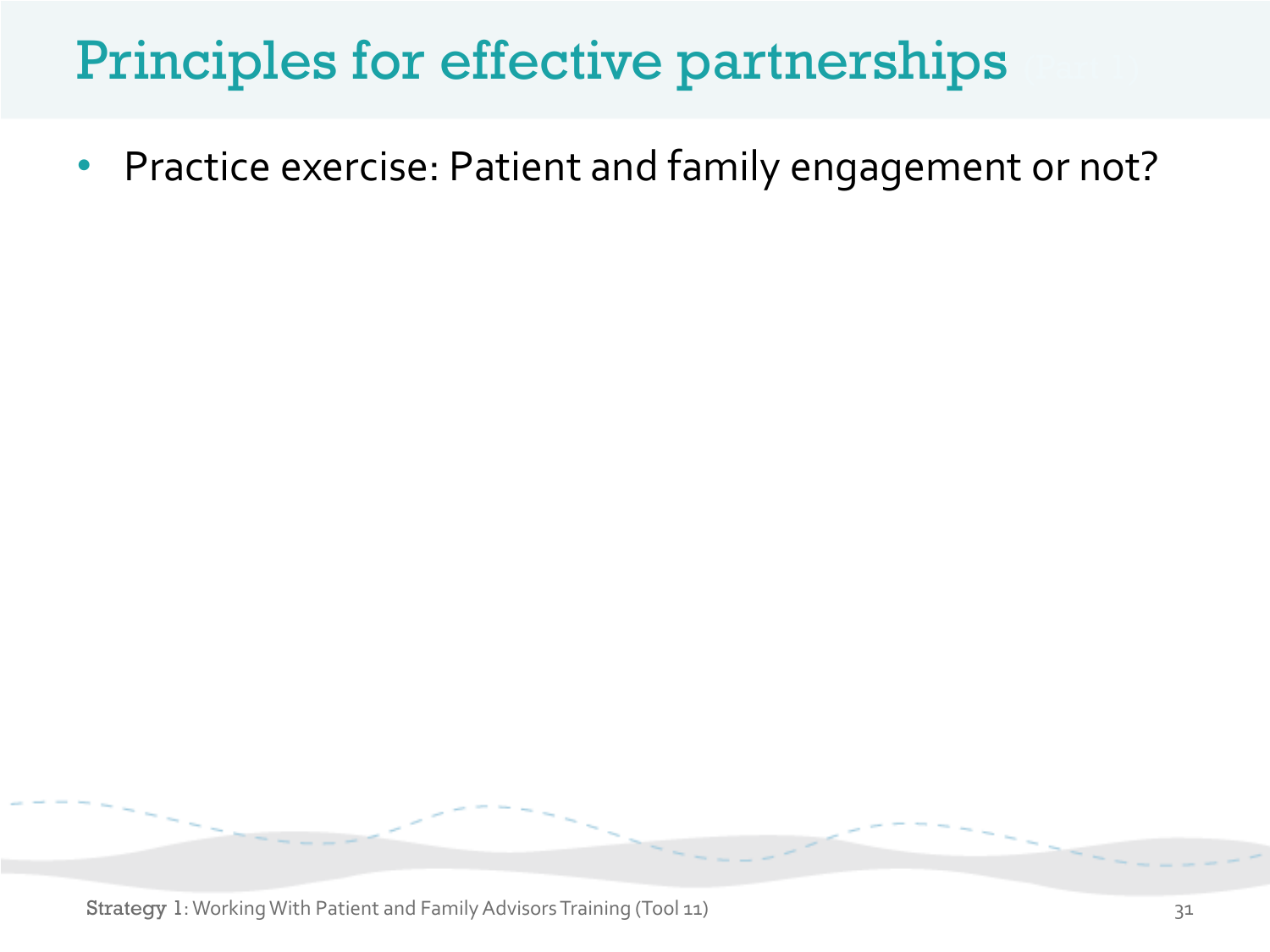• Three patient and family advisors are invited to join a patient safety team that is beginning an initiative to improve medication reconciliation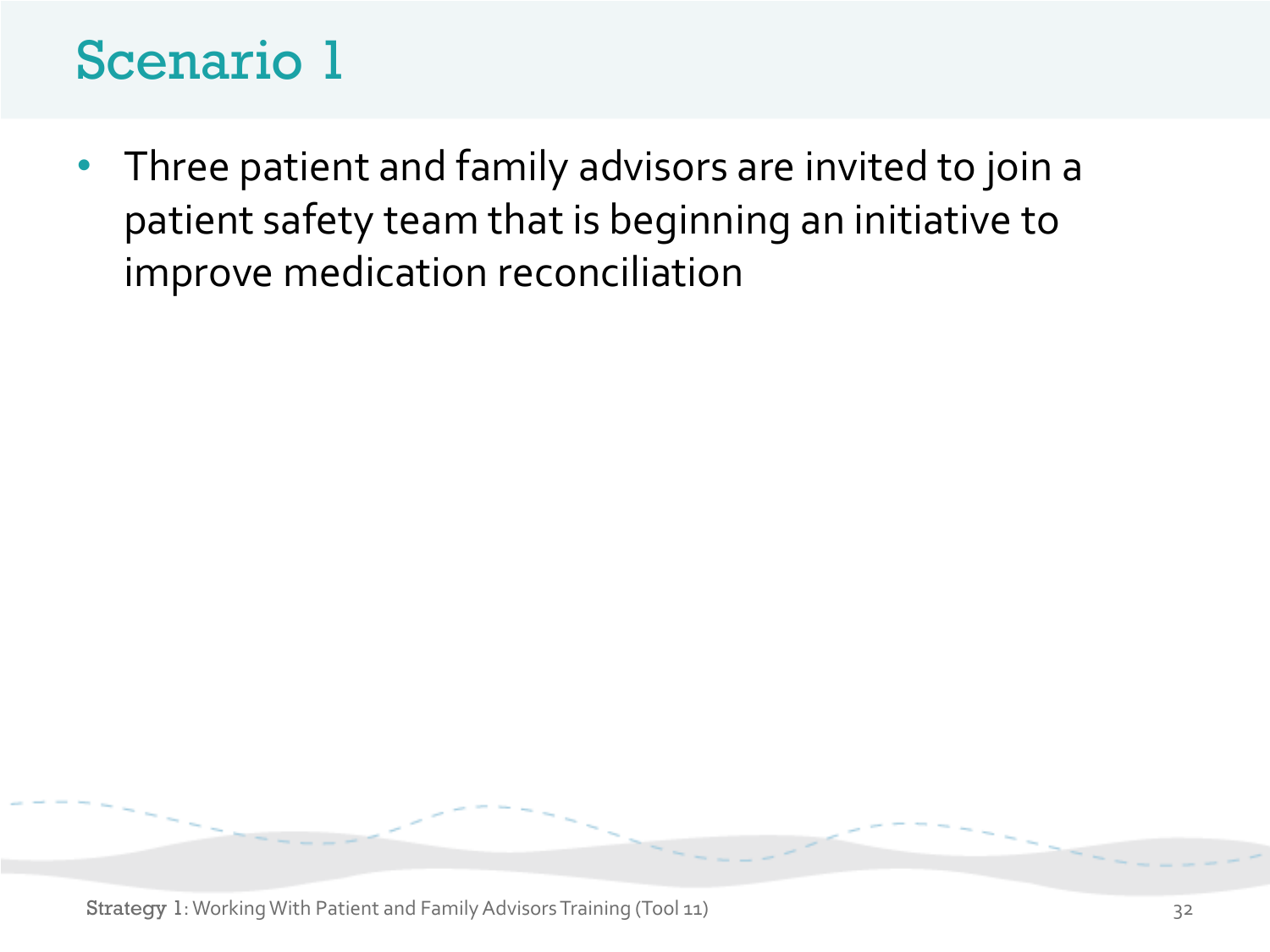• An administrator invites patients and families to comment on the final plans for the facility's upcoming renovation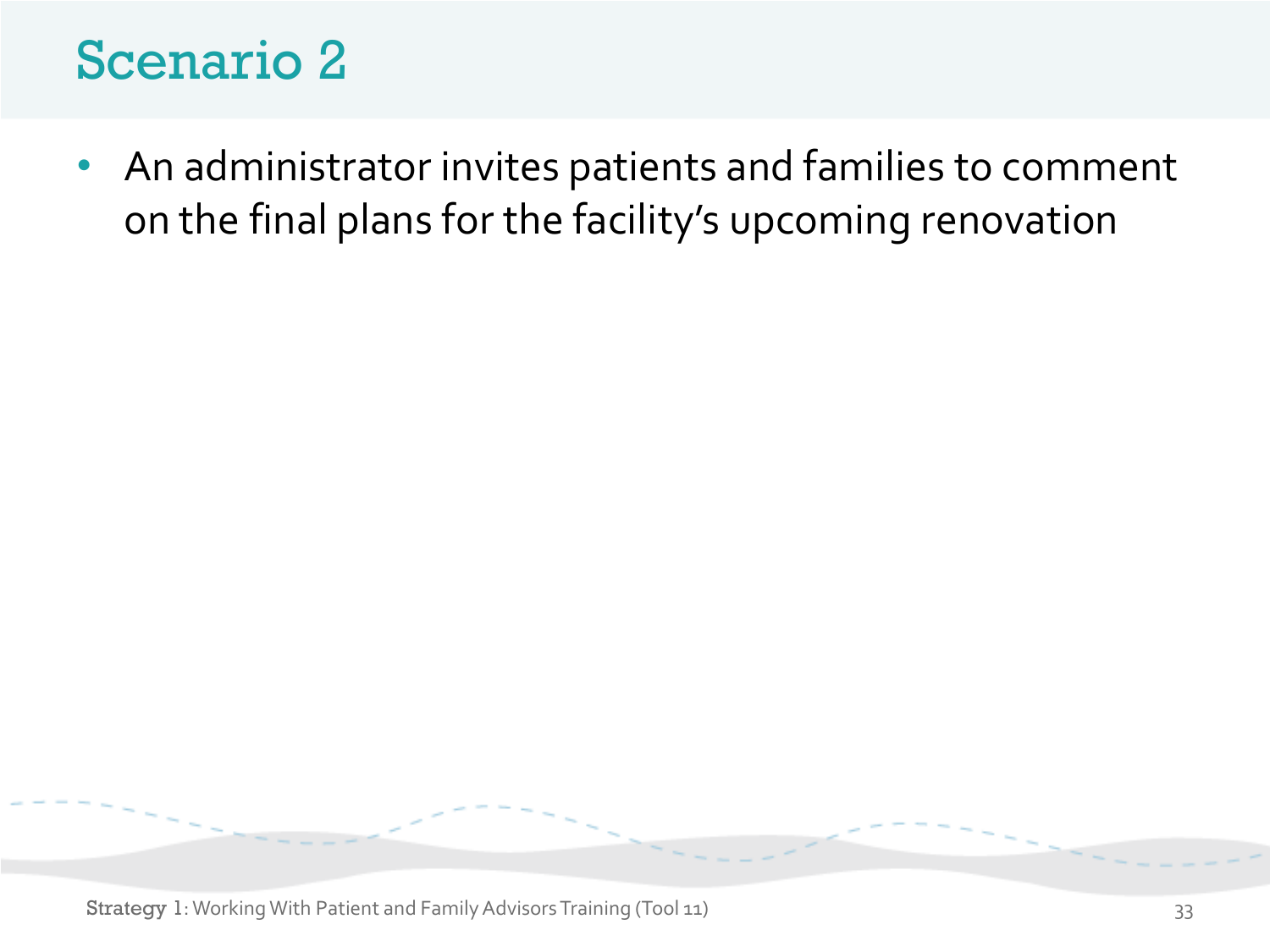• A multidisciplinary committee develops new educational materials about diabetes management and treatment for patients and their families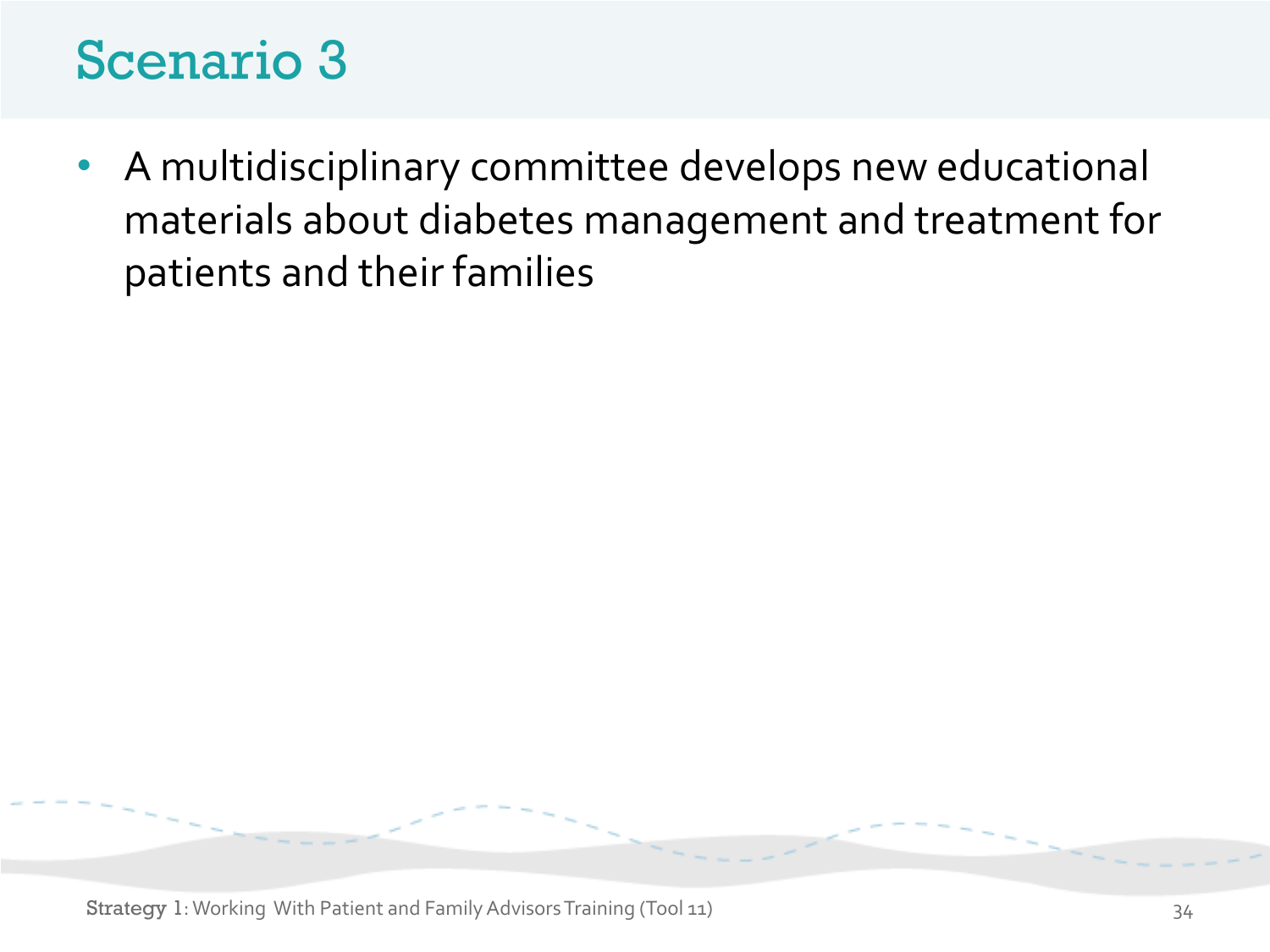• A surgeon asks family members who experienced a complicated surgical procedure with their adult son to join the surgical residents' noon conference to discuss what communication from physicians was helpful and what was not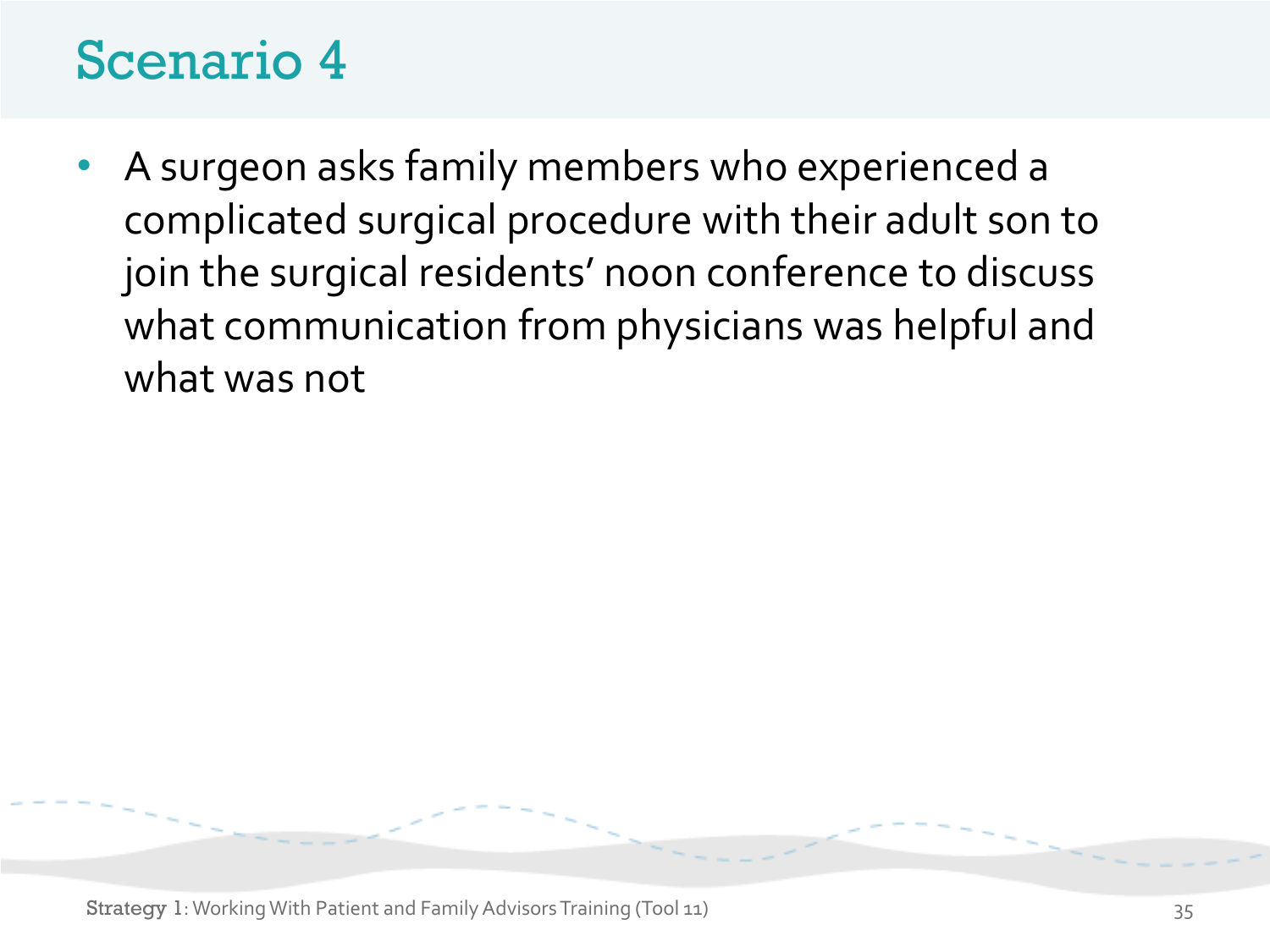## Principles for effective part nership

- Define a clear role for advisor participation
	- **Provide opportunities to contribute where advisors can make a tangible difference**
- Give information about the purpose, goals, and intended outcomes of the effort
- Clearly define expectations, including timelines, deadlines, and responsibilities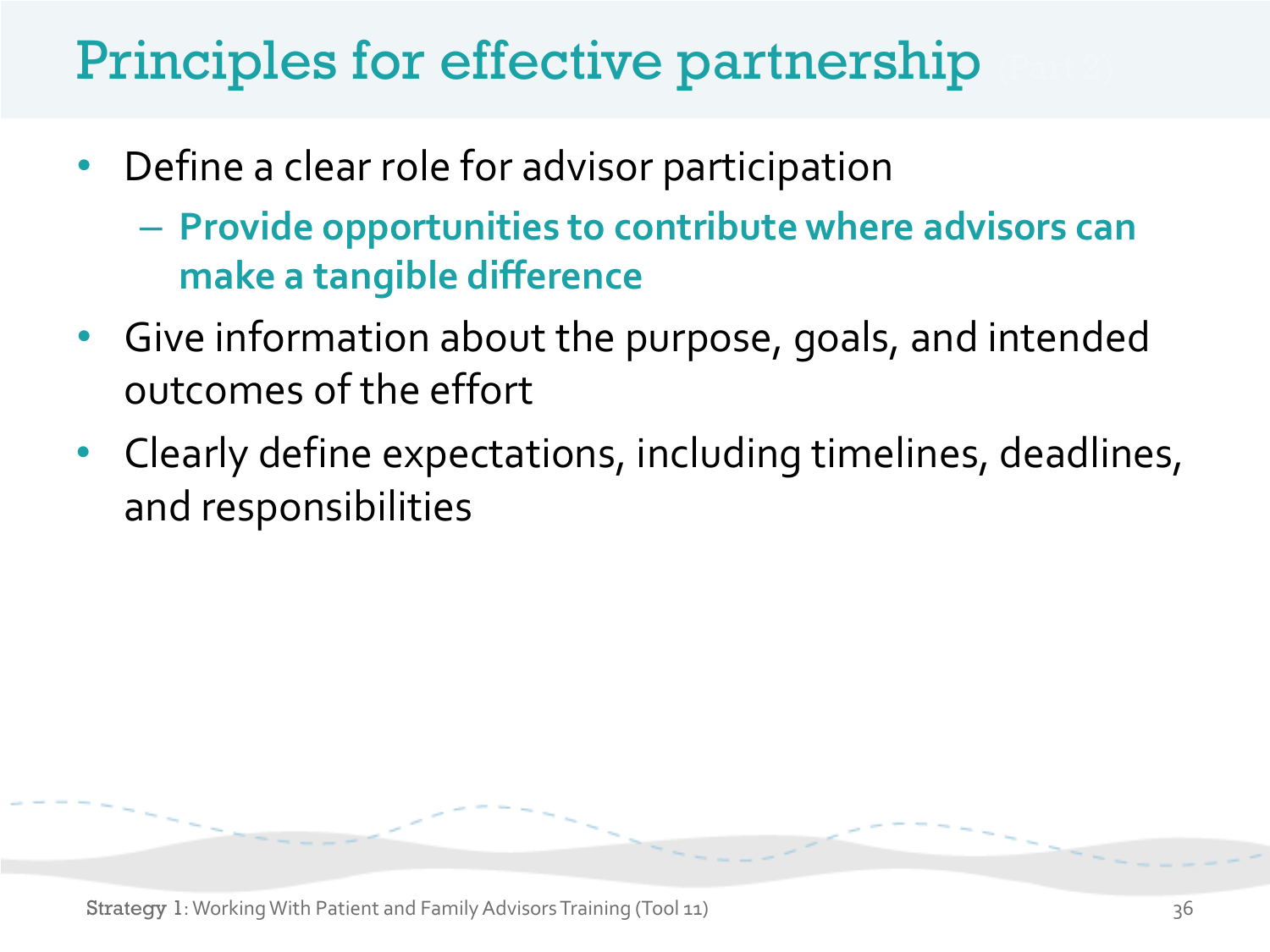## Principles for effective partnership

- Designate a staff member or key contact for working with patient and family advisors
- Provide background information on the project – **Avoid acronyms and jargon whenever possible**
- Invite participation
- Listen with an open mind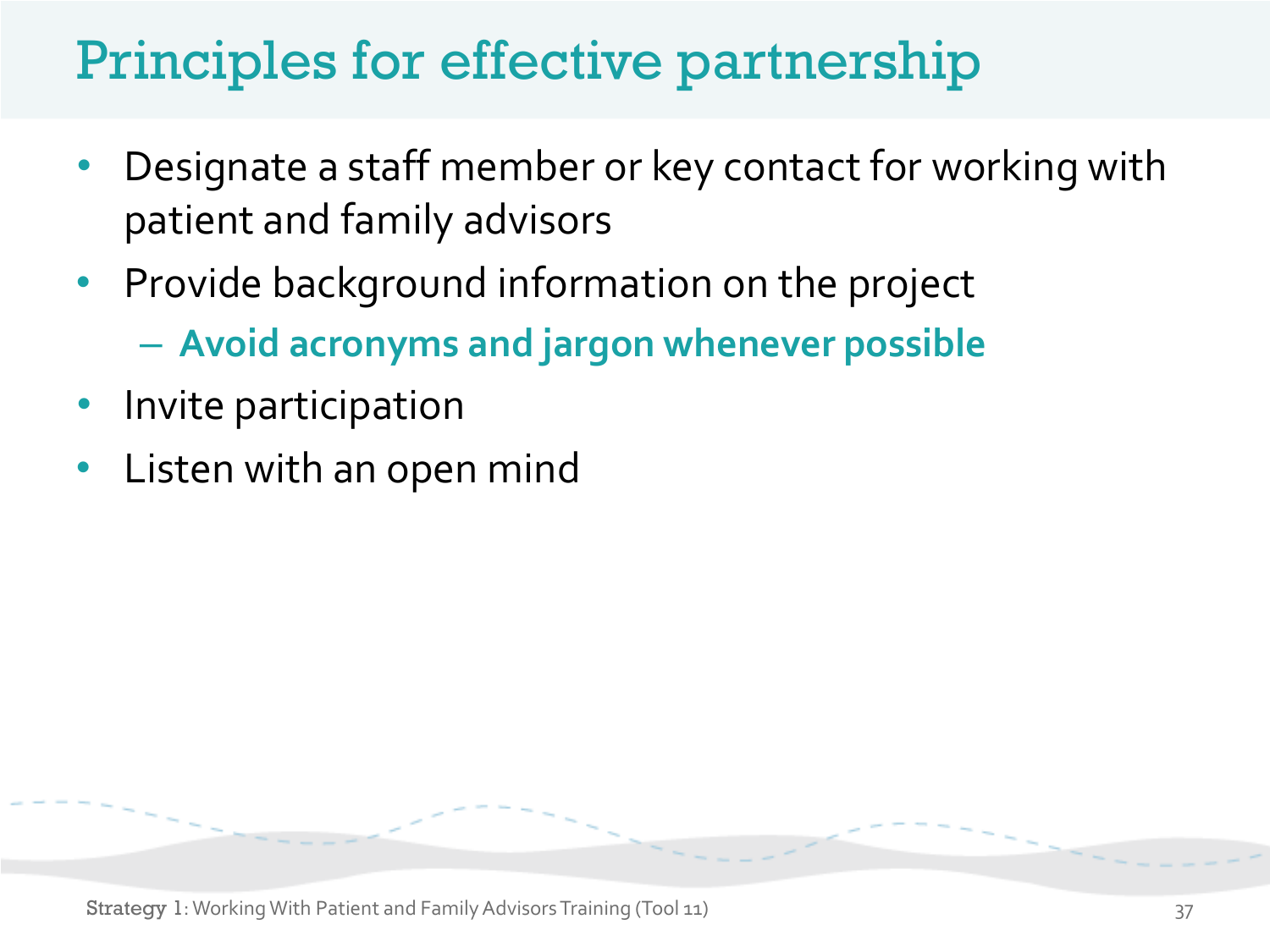## Principles for effective partnership

• Practice exercise: Readiness to collaborate with patients and family members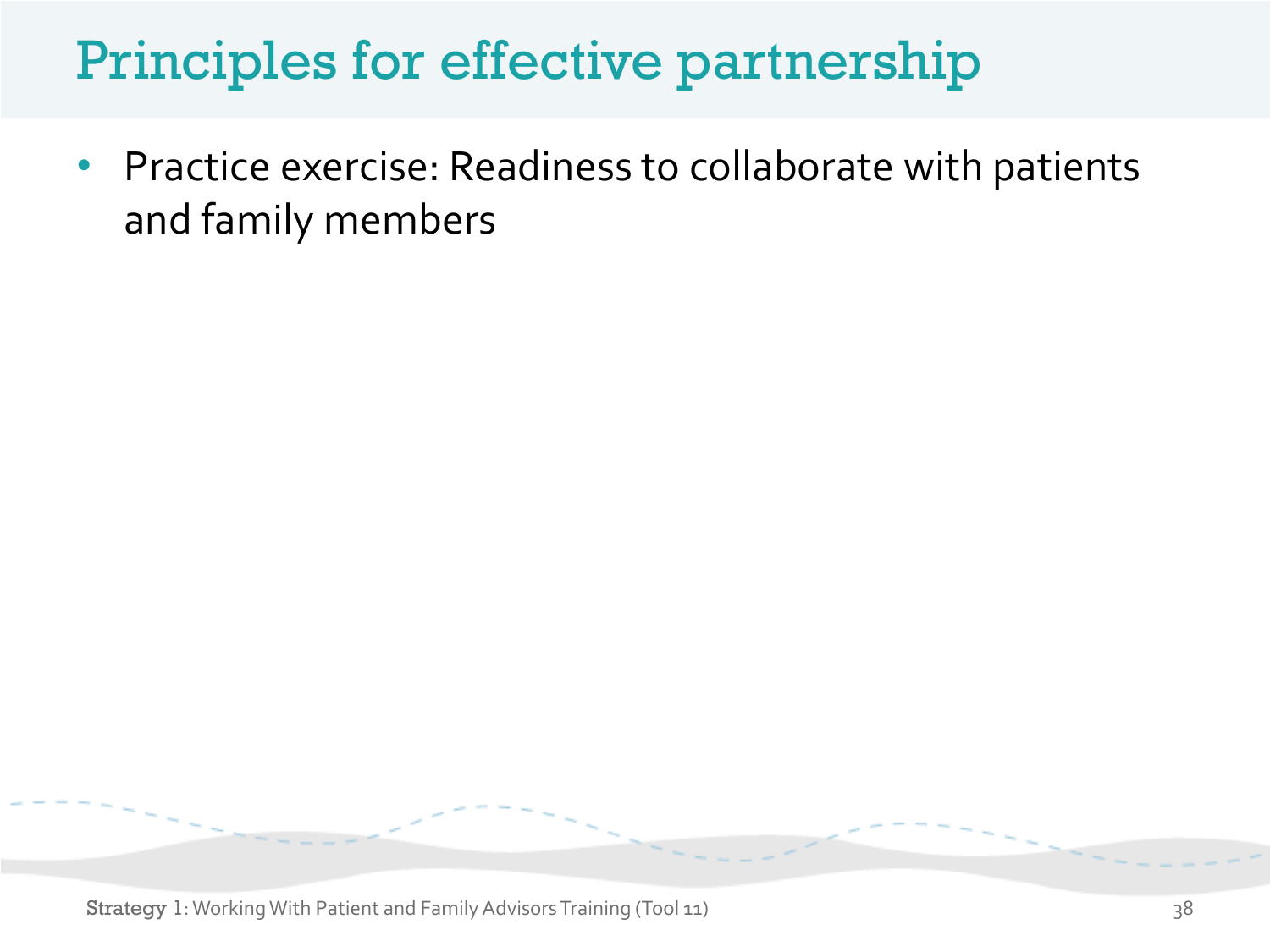## Identifying opportunities

- Practice exercise: Identify areas in which patient and family advisors could make a contribution
	- **Quality improvement and safety initiatives**
	- **Facility design**
	- **Patient and family participation in care and decisionmaking**
	- **Patient and family information and education**
	- **Health information technology**
	- **Clinician and staff training**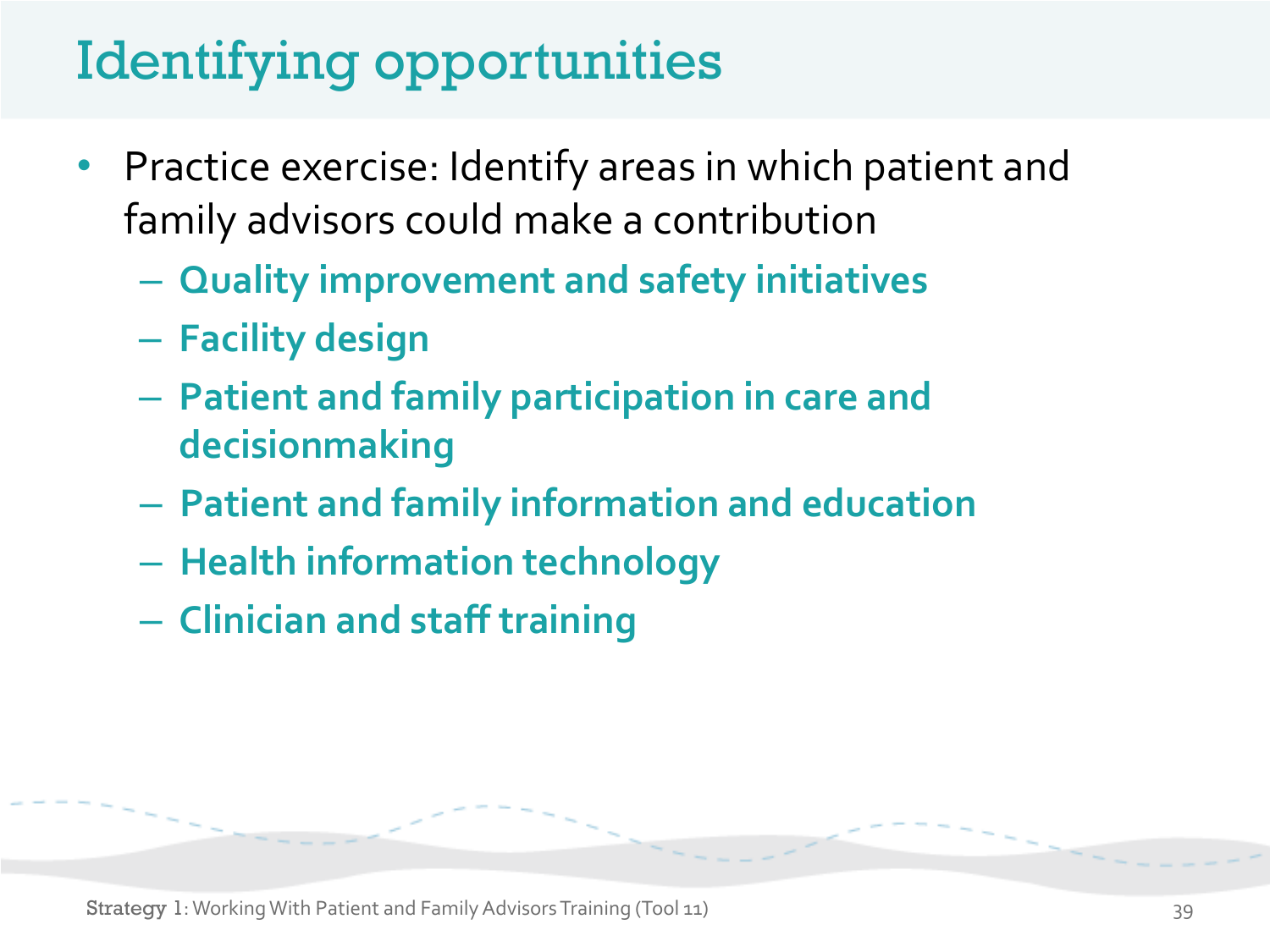## Taking action

- Identify opportunities for working with patient and family advisors
	- **Short-term projects**
	- **Committee membership**
- Fill out the patient and family advisor request form or contact the staff liaison